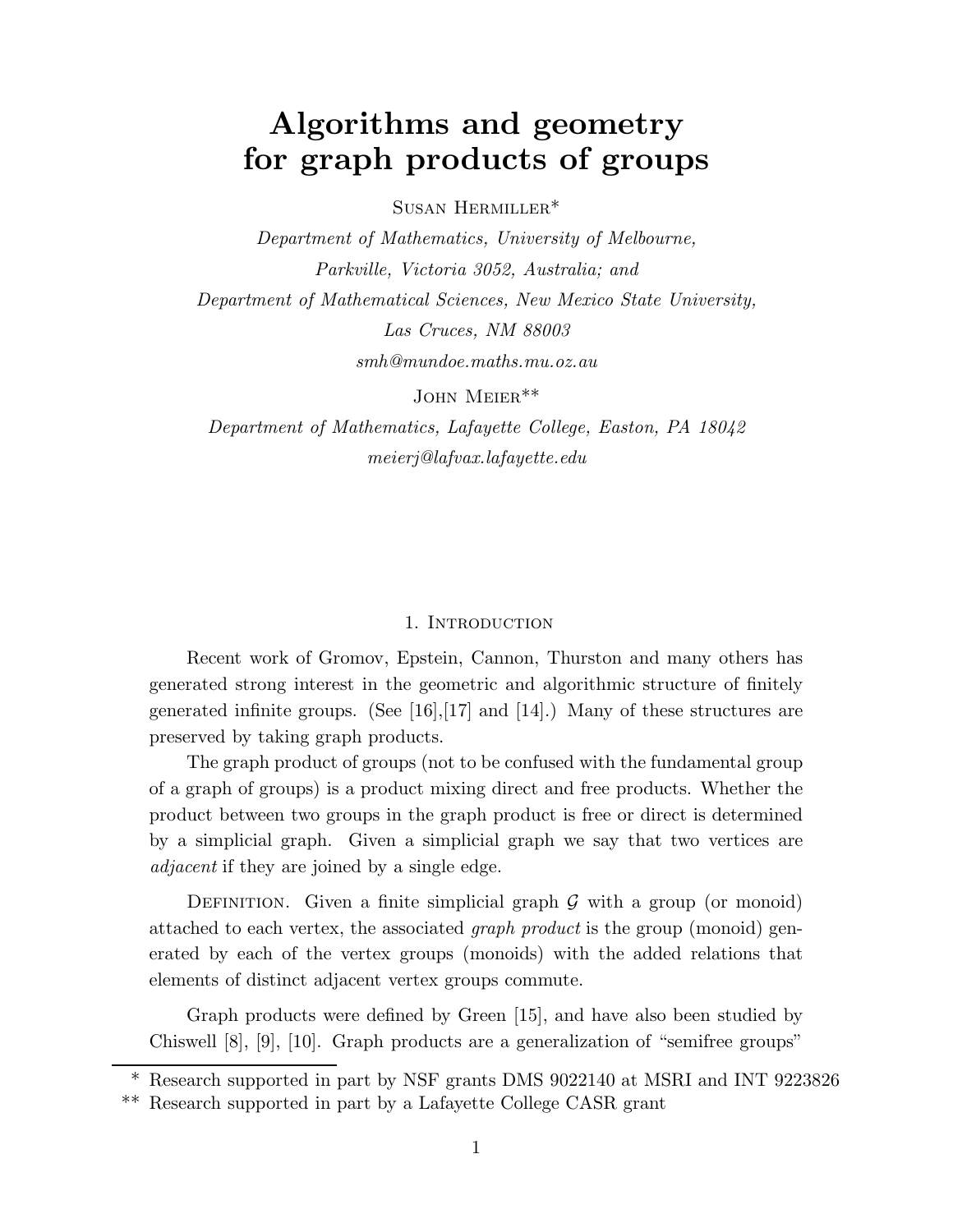or "graph groups", which are a special case in which each vertex group is a free group of rank one; these groups have been studied by Droms, Servatius, VanWyk, and others (see [12],[13],[23], [25], and the references cited there). Another special case which has generated interest is the graph product of free monoids of rank one, also known as "free partially commuting monoids"  $([4], [11])$ . These monoids have application in computer science to the study of concurrent processes.

Because the graph product involves creating direct products, it is impossible for the graph product of infinite groups which are negatively curved in the sense of Gromov to be negatively curved. However, direct products are not inconsistent with "nonpositive" curvature. The notion of nonpositive curvature in groups has been captured by Alonso and Bridson in [2] using geometric constraints on "bicombings" of groups. We show that such structure is preserved by taking graph products.

THEOREM A. The graph product of finitely many semihyperbolic groups is semihyperbolic.

In [14] various algorithmic structures were introduced for finitely generated groups, specifically the idea of an "automatic group" and the derivative notions of biautomatic, asynchronous automatic, and asynchronous biautomatic groups. Examples of automatic groups are finitely generated free groups, free abelian groups, Coxeter groups [6], and Artin groups of finite [7] and extra-large [22] type. It is known that the free product or direct product of finitely many automatic groups is automatic. The algorithmic structure of the graph product is inherited from the algorithmic structure of its vertex groups.

THEOREM B. The graph product of finitely many automatic groups is automatic.

This result is also true if the word "automatic" in theorem B is replaced by any of the related notions: biautomatic, asynchronous automatic or asynchronous biautomatic.

Another algorithmic structure applied to groups is a complete rewriting system, which was developed for application to automated theorem proving. Finite complete rewriting systems differ from the other constructions in this paper in that they apply to monoids as well as groups, and they are dependent upon the generating set [19]. The generators used to construct rewriting systems for graph products are different from those used to construct automatic structures. Examples of groups which admit finite complete rewriting systems include finitely generated free and free abelian groups, surface groups, and many Coxeter groups [18].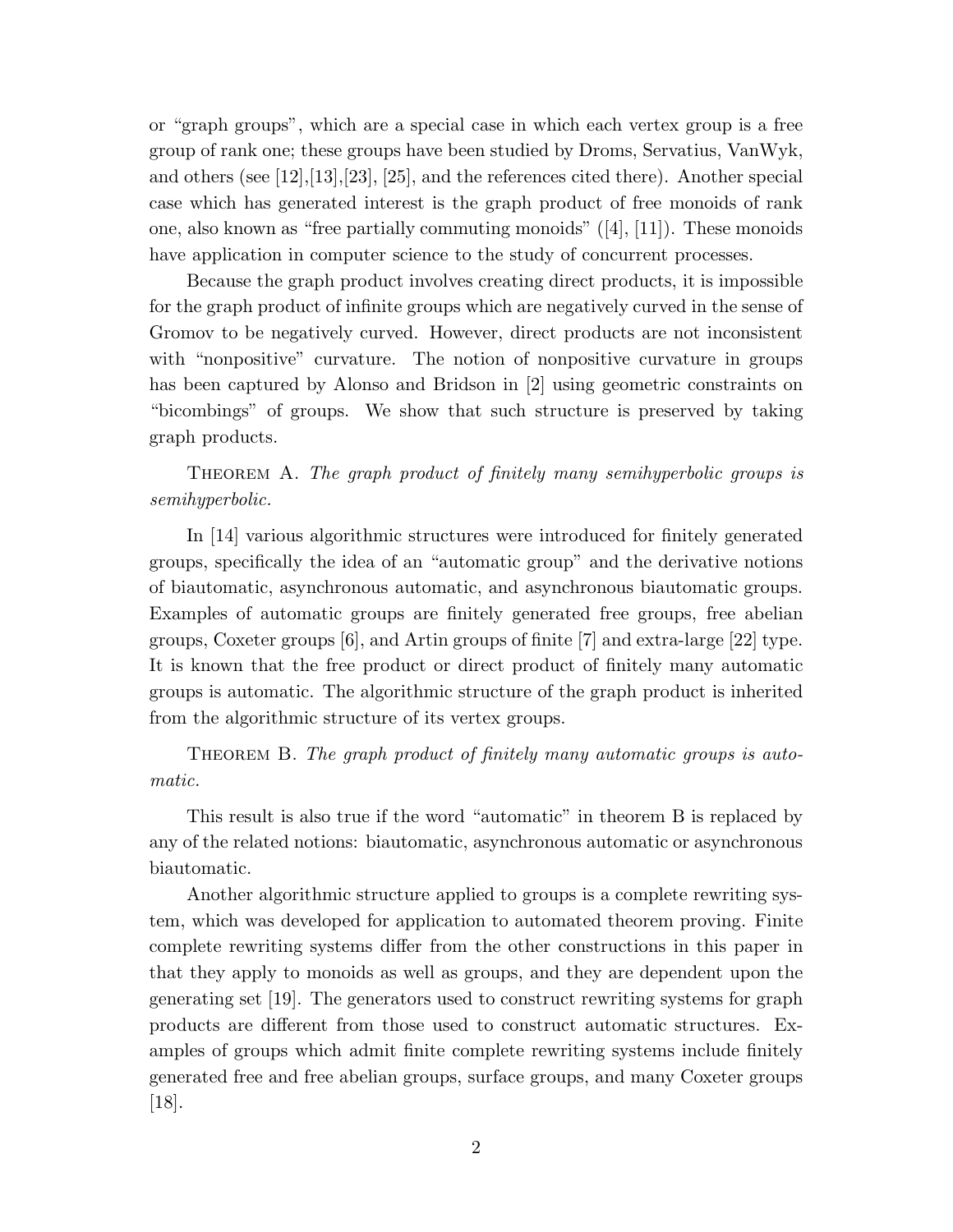THEOREM C. The graph product of finitely many groups (or monoids) which admit a complete rewriting system admits a canonical complete rewriting system. If the rewriting systems for the vertex groups (or monoids) are finite or regular, then the system for the graph product is also.

Semihyperbolic structures, automatic structures, and finite complete rewriting systems all give an effective procedure for determining if words in the generators of a group are in a prescribed "normal form". All of these groups have solvable word problem and are of homological type  $FP_{\infty}$ .

In section 2 we quickly recall important definitions, but a reader unfamiliar with automatic groups is advised to first read [14]. In section 3 we show that "combings" for graph products can be built out of the combings available for the vertex groups, and that the geometric structure of the vertex combings is preserved. In section 4 we prove theorem A, essentially just extending the ideas from section 3. In section 5 we prove theorem B, and section 6 contains a description of how to extend theorem B to the derivative notions of biautomatic groups, etc. In section 7 we construct another set of normal forms for graph products and prove theorem C.

We note that VanWyk [25] has independently proven theorems B and C in the special case of a graph group, using somewhat different arguments.

## 2. Definitions and Background

#### A. Combings

Given a set of monoid generators S for a group  $\Gamma$ , there is a natural map from the free monoid on S onto  $\Gamma$ ,  $S^* \stackrel{\pi}{\longrightarrow} \Gamma$ . A set of *normal forms* is a subset  $N \subset S^*$  which bijects under  $\pi$  onto  $\Gamma$ . The idea of a "combing", as defined by Alonso, is essentially the geometric analogue of a set of normal forms.

Let  $\Gamma$  be a finitely generated group, and let S be a finite set of generators for Γ, closed under inverses. (That is,  $S = S^{-1}$ , or S is symmetric.) We denote the Cayley graph of Γ with respect to S by  $\mathcal{C}(\Gamma, S)$ . This is simply the graph whose vertices correspond to elements in the group; any two vertices are joined by an edge if their corresponding group elements only differ by right multiplication by a single generator. Different choices of generating sets do yield different Cayley graphs, but these differences are not significant to our results.

We think of the Cayley graph as a metric graph, where each edge is isometric to the unit interval, and the distance between any two points in the graph is the minimal length among all paths joining the two points. With this convention we can say that the length of any element  $\gamma \in \Gamma$ ,  $|\gamma|$ , is simply the distance in  $\mathcal{C}(\Gamma, S)$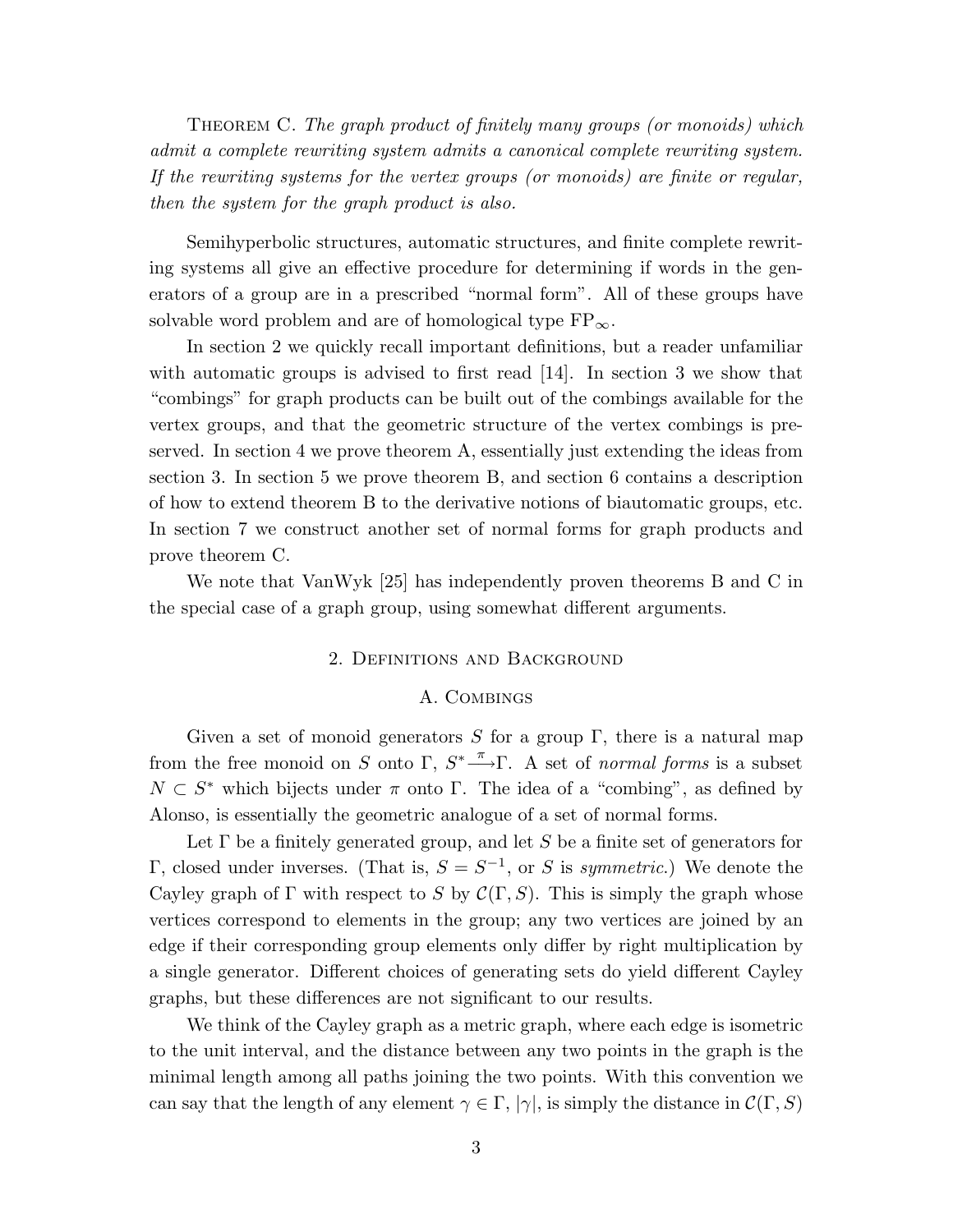from the identity to  $\gamma$ . (We do not always need to assume that the generating set is closed under inverses, especially when we discuss finite complete rewriting systems. We make this assumption primarily so that the "word length metric" on the group and the "Cayley graph metric" are equivalent.)

For a word  $\omega \in S^*$ , let  $\epsilon(\omega)$  denote the vertex of the Cayley graph corresponding to the element of  $\Gamma$  represented by  $\omega$ . Given any word  $\omega = s_1 s_2 ... s_m \in S^*$ , there is an eventually constant path  $[0, \infty) \longrightarrow^{\mathcal{P}\omega} \mathcal{C}(\Gamma, S)$ , given by defining  $n \mapsto$  $\epsilon(s_1s_2...s_n)$  for  $n \leq m$ , and  $n \mapsto \epsilon(\omega)$  for  $n \geq m$ , for all natural numbers n, with the map having constant speed over the interval  $[n, n+1]$ .

DEFINITION. Given a set of normal forms, the associated set of eventually constant paths is called a *combing*. Let  $\sigma_{\gamma}(t)$  denote the path in  $\mathcal{C}(\Gamma, S)$  corresponding to the normal form for the element  $\gamma \in \Gamma$ .

## B. THE GEOMETRY OF COMBINGS

There are at least two important geometric constraints for combings, controlling the length and controlling the distance between combing paths. (See [5].) One way to control the length is to require that the combing paths be somewhat efficient, that is, the combing paths do not depart too much from paths of minimal length.

DEFINITION. A combing is *geodesic* if for all  $\gamma \in \Gamma$  the combing path  $\sigma_{\gamma}(t)$ has minimal length among all paths joining the identity to  $\gamma$ .

DEFINITION. Let  $T_{\gamma}$  be the time at which the path  $\sigma_{\gamma}(t)$  becomes constant. Then the combing  $\sigma$  is  $(\lambda, \epsilon)$ -quasigeodesic if there exist constants  $\lambda \geq 1$  and  $\epsilon\geq 0$  such that for all  $\gamma$  and for all  $s,t\leq T_\gamma,$ 

(QG) 
$$
\frac{1}{\lambda}|t-s|-\epsilon \leq d_{\mathcal{C}}(\sigma_{\gamma}(t),\sigma_{\gamma}(s)) \leq \lambda|t-s|+\epsilon.
$$

Here  $d_{\mathcal{C}}$  denotes the distance in the Cayley graph. This is just a restriction of the idea of a quasigeodesic map between metric spaces. (See [16],[17].)

DEFINITION. The *width* of a combing  $\sigma$  is a function measuring how far combing paths can separate. Specifically,

$$
W(n) = \sup_{\gamma \in \Gamma, s \in S} \{ d_{\mathcal{C}}(\sigma_{\gamma}(t), \sigma_{\gamma s}(t)) \mid t \in [0, \infty), |\gamma|, |\gamma s| \leq n \}.
$$

A combing is *bounded* if there exists a constant  $B > 0$  such that the width function satisfies  $W(n) \leq B$  for all n. Weaker bounds have also yielded surprising results about the complexity of the word problem; for instance, groups admitting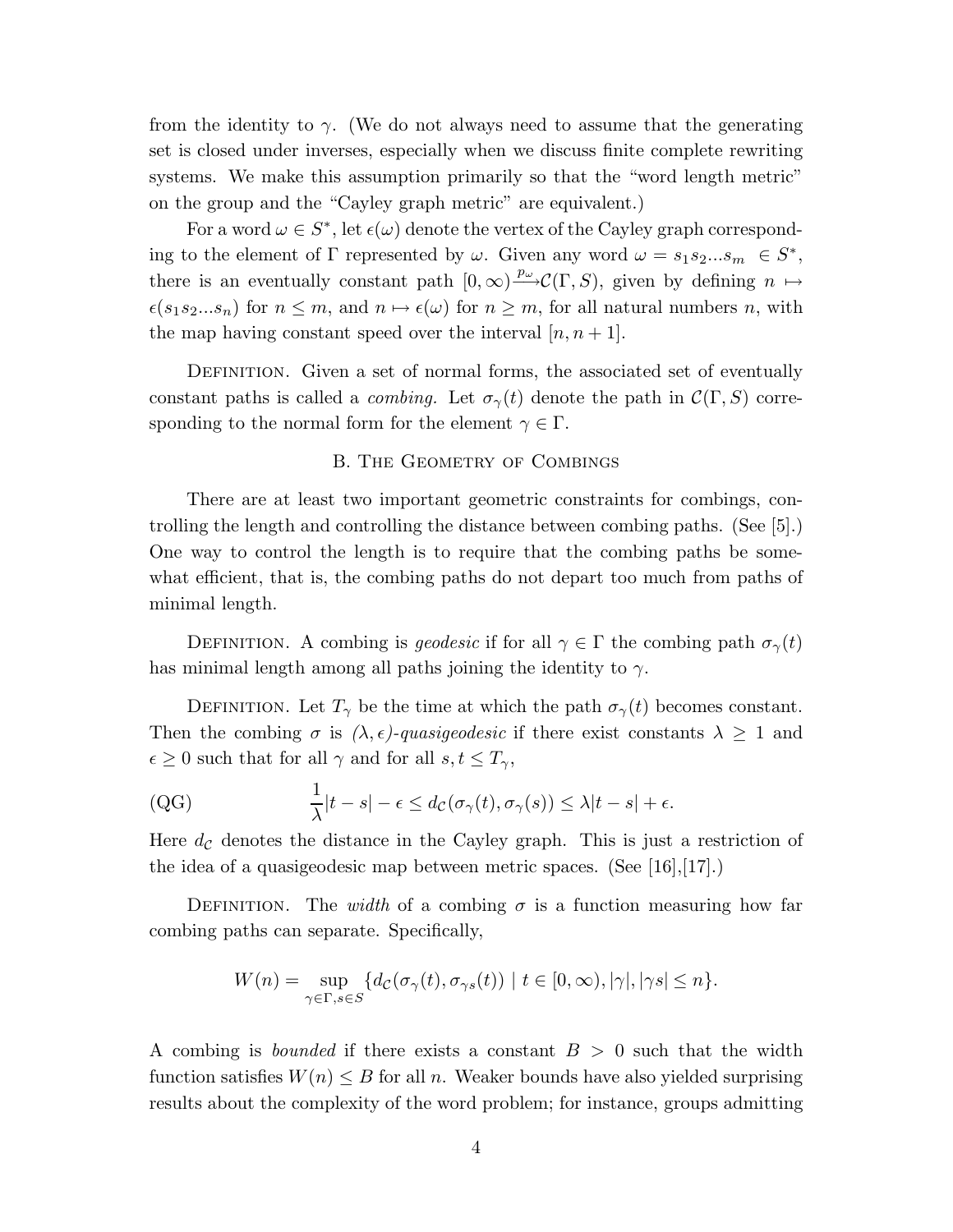combings whose width functions are bounded by  $W(n) \leq n-1$  satisfy a quadratic exponential isoperimetric inequality [5].

What is referred to as a combing in [14] would be referred to here as a quasigeodesic bounded combing. Any automatic group admits such a combing. Groups admitting such combings, irrespective of their algorithmic structure, have also been studied  $([1], [24])$ .

## C. Semihyperbolic Groups

A semihyperbolic group is, intuitively, a group which "looks like" the fundamental group of a compact nonpositively curved Riemannian manifold. For details and the basic theorems about semihyperbolic groups, see [2].

Let  $P$  be the set of all eventually constant paths starting and stopping at vertices of the Cayley graph  $\mathcal{C}(\Gamma, S)$ , for a group  $\Gamma$  with finite generating set S. We assume that the path is parameterized by arc length. If  $\iota(p)$  and  $\tau(p)$  denote the initial and terminal vertices of such a path, there is a natural map  $\mathcal{P}\longrightarrow^{\epsilon}\Gamma\oplus\Gamma$ given by  $\epsilon(p) = (\iota(p), \tau(p)).$ 

DEFINITION. A *bicombing* is a section  $\Gamma \oplus \Gamma \longrightarrow^{\sigma} \mathcal{P}$  of the endpoints map  $\epsilon$ . Denote the chosen path between vertices x and y by  $\sigma_{(x,y)}$ .

A bicombing is equivariant if  $\gamma \cdot \sigma_{(x,y)}(t) = \sigma_{(\gamma \cdot x, \gamma \cdot y)}(t)$  for all  $\gamma$ , x, and y in  $\Gamma$ , and for all t.

A bicombing is *bounded* if there exists a constant  $B > 0$  such that the following inequality holds.

(B) 
$$
d_{\mathcal{C}}(\sigma_{(x,y)}(t), \sigma_{(z,w)}(t)) \leq B
$$

for all t, whenever  $d_{\mathcal{C}}(x, z) \leq 1$  and  $d_{\mathcal{C}}(y, w) \leq 1$ .

DEFINITION. A finitely generated group with a finite, symmetric set of generators is *semihyperbolic* if it admits a quasigeodesic, bounded, equivariant bicombing. (This definition does not actually depend on the choice of symmetric generating set.)

## D. AUTOMATIC STRUCTURES

A reader unfamiliar with automatic groups is advised to read [14]. We use the same terminology as in [14] and collect relevant definitions and theorems in this section for easy reference.

A finite state automaton is a simple machine which can read a word from a chosen finite alphabet  $\mathcal A$ . The finite state automaton either accepts or rejects the word and the set of accepted words is called a *regular language*.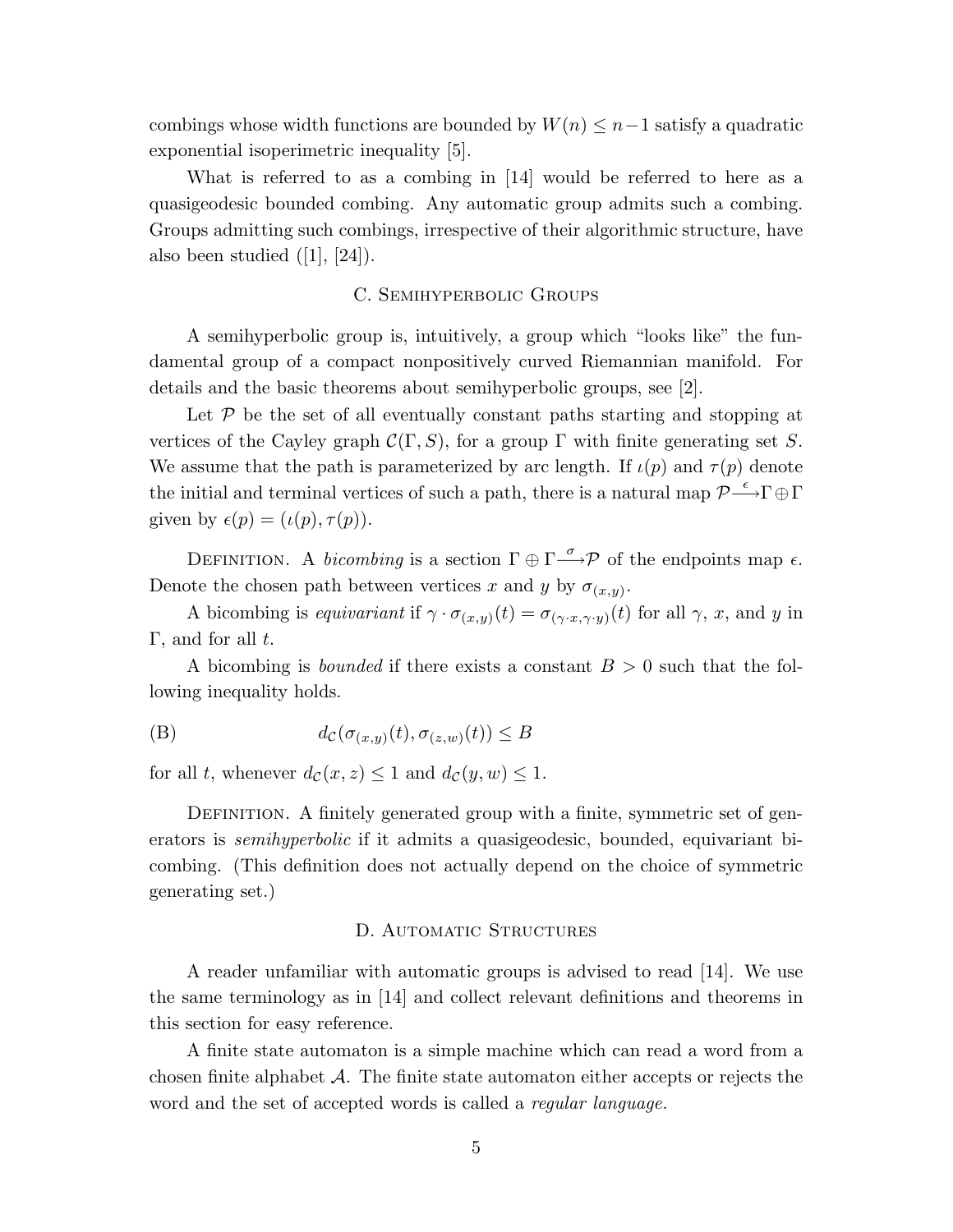A finite state automaton can be most easily understood as a finite, directed, and labeled CW-graph. This graph will have a chosen vertex, the initial state, and all of the vertices are designated as either *accept states* or *non-accept states*. Going out of every vertex there is exactly one edge for every element in the alphabet A.

Any word  $\omega \in A^*$  defines a path in the finite state automaton, starting at the initial state and then first traveling along the edge labeled by the first letter in  $\omega$ , then following the edge labeled by the second letter in  $\omega$ , etc. If the path ends at an accept state, then the word is accepted by the finite state automaton and is part of the corresponding regular language. If not, then the word is rejected.

A state is called a fail state in some finite state automaton if it is a non-accept state from which all exiting edges are loops.

The following definition is proven to be equivalent to the standard definition of an automatic group in [14]. It is this alternative definition with which we will be working.

DEFINITION. Let  $\Gamma$  be a group and let S be a finite, symmetric set of generators for Γ. Then Γ is *automatic* if and only if Γ admits a bounded combing such that the set of normal forms associated to the combing is the regular language of a finite state automaton with alphabet S.

Remark: Because of the constraints imposed by the combing paths being accepted by a finite state automaton, these combings will not only be bounded, they will also be quasigeodesic [14].

#### E. Rewriting Systems

Let  $\Lambda$  be a finite set (called an *alphabet*) and let  $\Lambda^*$  be the free monoid on  $\Lambda$  as before; the empty word will be represented by 1. A rewriting system on  $\Lambda^*$ is a subset  $R \subseteq \Lambda^* \times \Lambda^*$ . An element  $(u, v) \in R$ , also written  $u \to v$ , is called a rule of R. The idea is that a rewriting system is an algorithm for substituting the right hand side of a rule whenever the left hand side appears in a word. Given a rewriting system R, write  $x \to y$  for  $x, y \in \Lambda^*$  if  $x = uv_1w$ ,  $y = uv_2w$  and  $(v_1, v_2) \in R$ . Write  $x \stackrel{+}{\rightarrow} y$  if  $x \rightarrow x_1 \rightarrow x_2 \rightarrow \ldots \rightarrow y$  for some finite chain of arrows, and  $x \stackrel{*}{\rightarrow} y$  if  $x = y$  or  $x \stackrel{+}{\rightarrow} y$ . An element x of  $\Lambda^*$  is *irreducible* with respect to R if there is no possible rewriting (or reduction)  $x \to y$ ; otherwise x is called *reducible.*  $(\Lambda, R)$  is a rewriting system for a monoid M if

$$
\langle \Lambda \mid v_1 = v_2 \text{ if } (v_1, v_2) \in R \rangle
$$

is a presentation for  $M$ . A rewriting system for a group  $G$  is a rewriting system for  $G$  as a monoid; in particular, the alphabet must generate  $G$  as a monoid.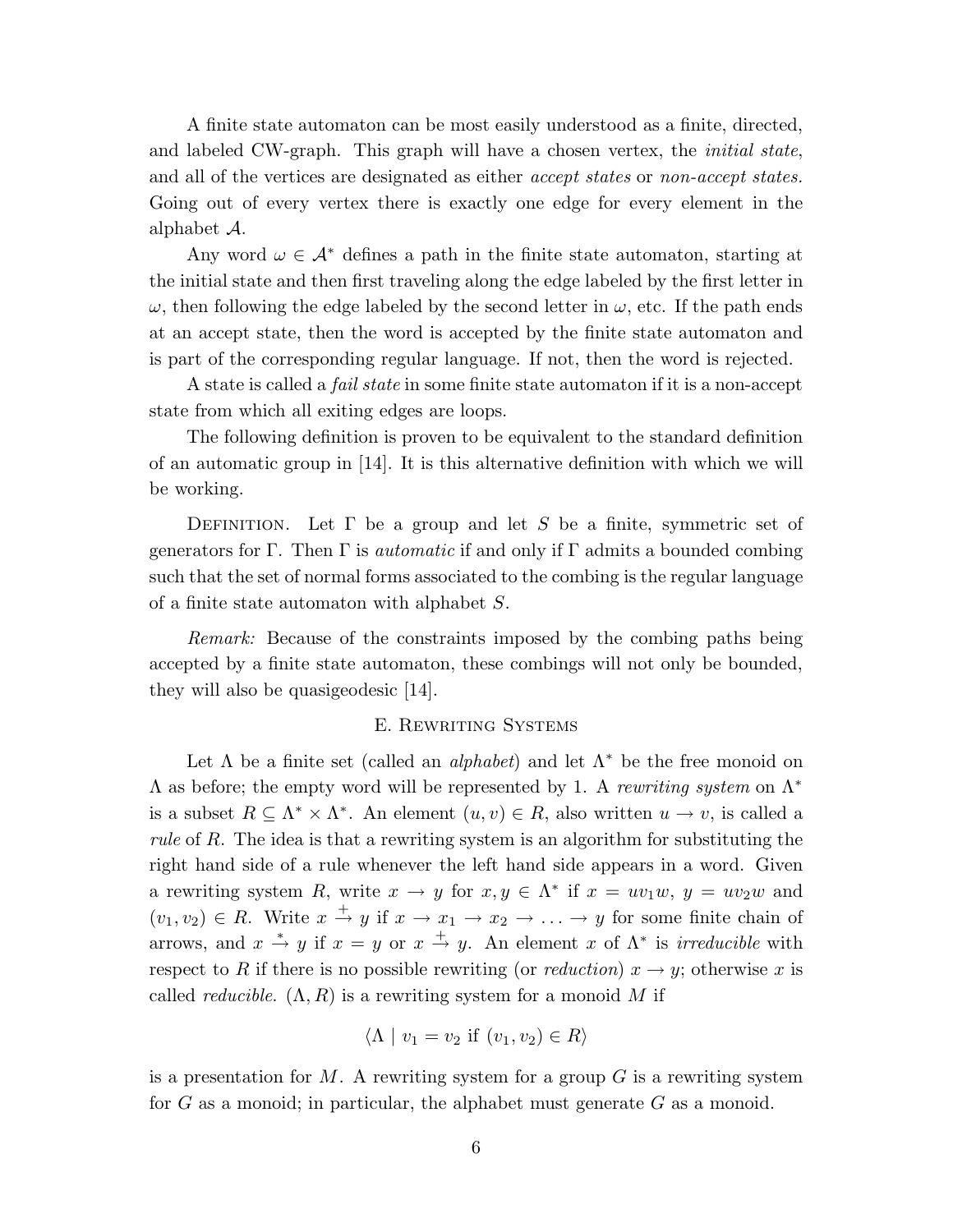The rewriting system R is *Noetherian* if there is no infinite chain of rewritings  $x \to x_1 \to x_2 \to \ldots$  for any word  $x \in \Lambda^*$ . Another way to view this is in terms of orderings. A partial well-founded ordering on  $\Lambda^*$  is an ordering such that for any subset  $\Xi \subseteq \Lambda^*$ , there is an element  $v \in \Xi$  which is minimal with respect to the ordering; that is, there is no other word  $w \in \Xi$  with  $v > w$ . Using the axiom of choice, this is equivalent to saying that for any  $x \in \Lambda^*$ , there is no infinite descending chain of words  $x > x_1 > x_2 > ...$  The partial ordering on  $\Lambda^*$  given by  $x > y$  if  $x \stackrel{+}{\rightarrow} y$  is well-founded if and only if the rewriting system is Noetherian.

R is defined to be *confluent* if whenever  $x \stackrel{*}{\rightarrow} y_1$  and  $x \stackrel{*}{\rightarrow} y_2$ , there is a z so that  $y_1 \stackrel{*}{\rightarrow} z$  and  $y_2 \stackrel{*}{\rightarrow} z$ . In the course of studying graph products, the confluence of many examples of rewriting systems has been checked using the software package RRL [20]. R is *complete* if R is Noetherian and confluent; a complete rewriting system for a group is also known as a complete presentation. A rewriting system is regular if  $\{u \mid (u, v) \in R\}$  is a regular language. Standard properties of regular languages can be used to show that  $R$  is regular if and only if

$$
\{w \in \Lambda^* \mid w \text{ is irreducible}\}\
$$

is a regular language. Finally, a rewriting system is *finite* if  $R$  is a finite set; since a finite set of words is regular, the irreducible words form a regular language in this case, also.

A theorem of M. H. A. Newman [21] states that a Noetherian rewriting system is complete if and only if there is exactly one irreducible word representing each element of the monoid it presents. For a complete rewriting system, then, the irreducible words are a set of normal forms, which is closed under taking subwords. In the case of a finite or regular complete presentation, this is a regular language of normal forms. The system also gives an algorithm for determining the normal form associated to any word, and hence an easily computable solution to the word problem.

## 3. Combining Combings

Given a graph product  $\Gamma$  of a finite set of groups  $G_v$ , if there are already normal forms prescribed for each vertex group (with the identity having normal form the empty word), there is a set of normal forms for  $\Gamma$  which restricts to the given normal forms for the vertex groups. In this section we show how to construct such normal forms for the graph product.

Convention. We will always be assuming in what follows that the normal form for the identity is the empty word. This is not restrictive in any of the classes of groups which we consider. For semihyperbolic groups this would only require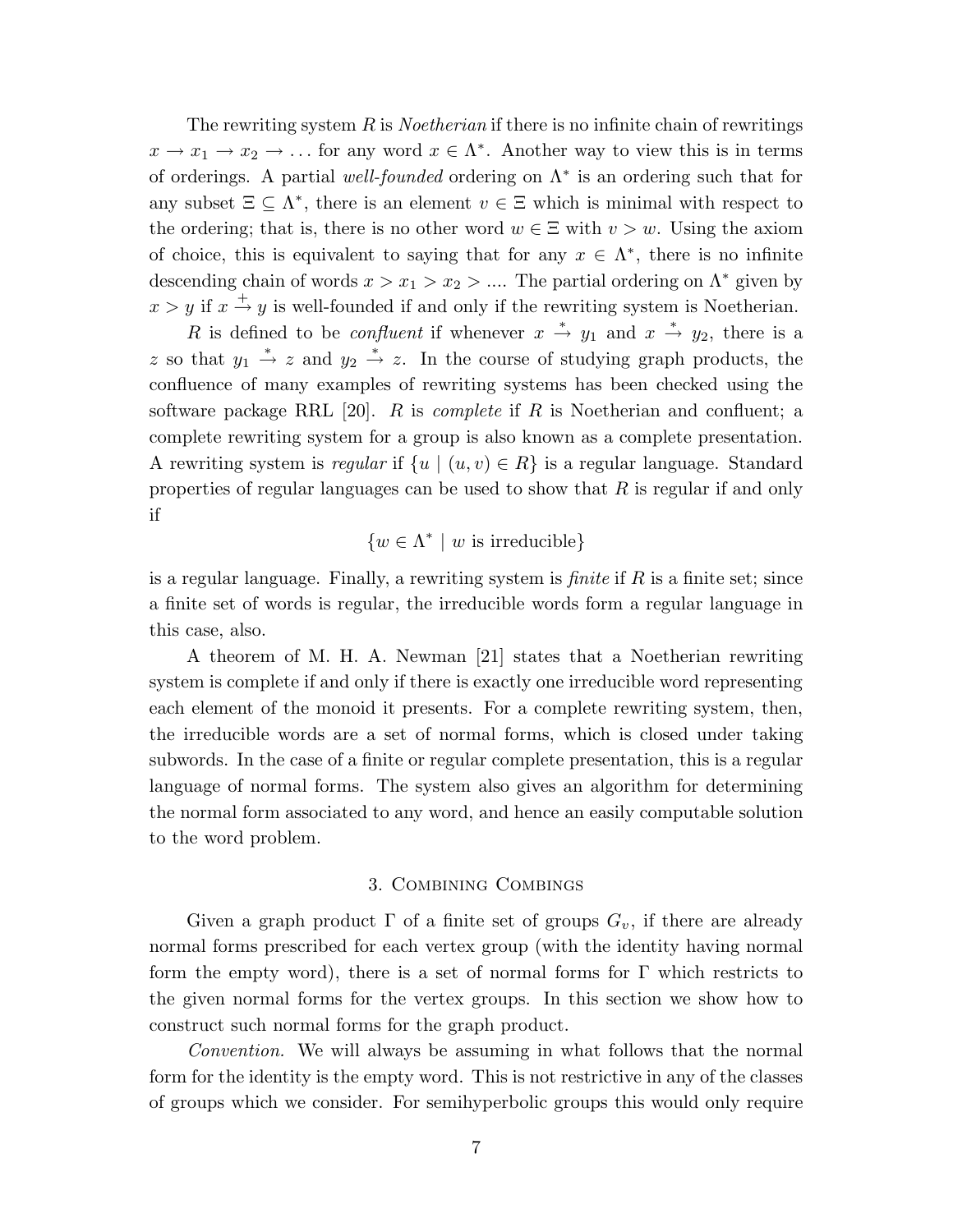a (possibly) larger bound on the bicombing. For automatic groups, replacing the normal form for the identity element by the empty word gives a new set of normal forms which is again a regular language, so as before this only requires a (possibly) larger bound on the width of the combing.

Because the groups associated to adjacent vertices commute in the graph product, in order to define a normal form we will need to totally order the vertices of the underlying graph  $\mathcal G$ . To avoid double subscripts we label the vertices of G by letters,  $v_A, v_B, ..., v_Z$ , where the vertices are ordered lexicographically. The associated vertex groups will be denoted  $G_A, G_B, ..., G_Z$ , and their generating sets will be denoted  $A, B, ..., Z$ , respectively. The union of the generating sets for the vertices is  $\Sigma$ , and it generates the graph product.

We will use the capital letters  $I, J$ , and  $K$  to stand for arbitrary letters (analogous to i, j and k standing for arbitrary integers); so, for instance,  $G_I$  will denote some vertex group.

DEFINITION. Given a word  $\omega$  in  $\Sigma^*$ , a subword  $\omega'$  of  $\omega$  is a local word if it is written in letters coming from a single vertex group and there is no longer subword of  $\omega$ , containing  $\omega'$ , written in letters coming from a single vertex group. The *type* of a local word is the label of the corresponding vertex.

Any word in  $\Sigma^*$  can be expressed as a product of local words. The type of a word  $\omega \in \Sigma^*$  is the string of types of its local words. For example, if  $\omega = \omega_A \omega_B \omega_C \omega_A$  where each  $\omega_I$  is a word in the chosen generators of  $G_I$ , then the type of  $\omega$  is ABCA.

DEFINITION. The global length of a word  $\omega$  is the number of local words into which it can be decomposed.

If  $\omega = ... \omega_I \omega_J ...$ , where  $v_I$  and  $v_J$  are adjacent, then the word  $\omega' = ... \omega_J \omega_I ...$ , obtained by shuffling the local words  $\omega_I$  and  $\omega_J$ , will evaluate to the same element in the graph product  $\Gamma$ . Given any word in  $\Sigma$ , we may freely shuffle any adjacent local words whose corresponding vertices are adjacent in the graph  $\mathcal{G}$ , and the new word will evaluate to the same group element as the original word. If, in the process of shuffling, two local words of the same type become adjacent, then they can be amalgamated into a single local word. Remove this word if it represents the identity.

As the shuffling and amalgamating process continues, eventually the global length of the word will become stable; that is, it will become impossible to shuffle together two local words of the same type. After the global length has stabilized, chose a word among all possible shuffles whose type is minimal with respect to the lexicographic order.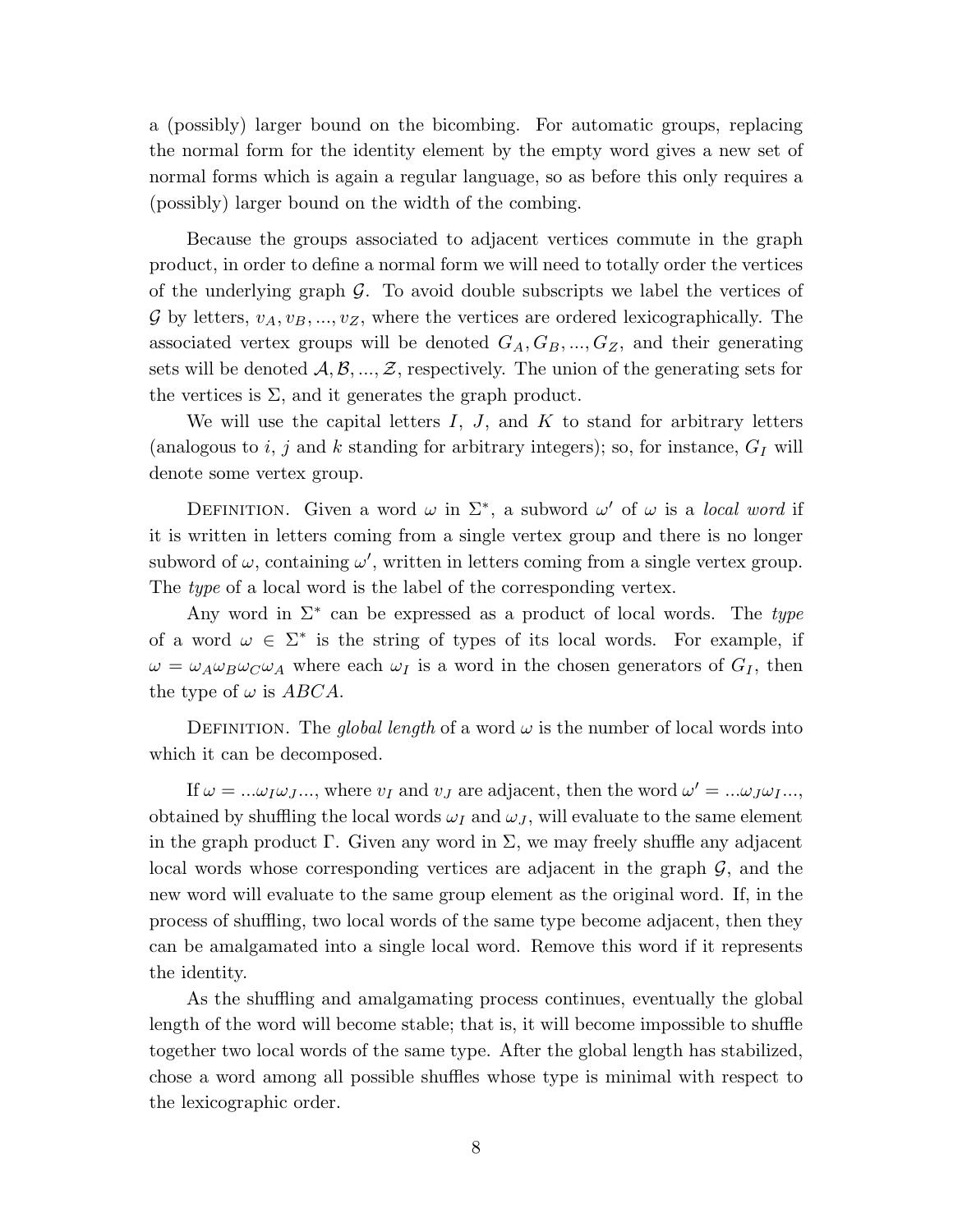This process of taking a word, shuffling, amalgamating, and eventually finding a smallest representative with respect to the ShortLex ordering of types, we call pruning. A pruning of  $\omega$  is then a word obtained from  $\omega$  by the pruning process.

Notice that the pruning process will not necessarily yield a unique word. Let G be the direct sum of two infinite cyclic groups with generators  $a, \tilde{a}$  and  $b, b$ (where there are two generators for each cyclic group since the generating sets are assumed to be symmetric). Then the word  $a\tilde{a}\tilde{b}a$  can be pruned to both  $a\tilde{a}a\tilde{b}$  and  $ab$  by the method outlined above. This non-uniqueness is not very significant, since by the propositions below, if we take any pruning of a word and replace each local word by its normal form, we will get a unique word.

The following proposition is essentially proved in [15].

PROPOSITION 3.1. Let  $\omega$  and  $\omega'$  be two words in  $\Sigma^*$  which evaluate to the same element in the graph product  $\Gamma$ . Let T and T' be the types of prunings of  $\omega$ and  $\omega'$  respectively. Then  $T = T'$ .  $\square$ 

DEFINITION. Given a set of normal forms for the local words, a word  $\omega$  in  $\Sigma^*$  is proper if it satisfies the following local condition and obstruction condition:

(L) Each local word is in its prescribed normal form.

(O) If  $\omega = ... \omega_I ... \omega_J ...$  with  $I \geq J$  and  $v_I$  adjacent to  $v_J$  in  $\mathcal{G}$ , then there is a local word  $\omega_K$  such that  $\omega = ... \omega_I ... \omega_K ... \omega_J ...$ , where  $v_K$  and  $v_J$  are non-adjacent in  $\mathcal{G}$ .

Proper words are exactly the words which are prunings with each local word in normal form.

PROPOSITION 3.2. Let  $\Gamma$  be the graph product of a finite set of groups, all with prescribed normal forms. Then the set of proper words in  $\Sigma^*$  is a set of normal forms for Γ.

*Proof.* Suppose  $\omega$  and  $\omega'$  are distinct proper words representing the same element of the graph product. Since any pruning of a proper word yields a word of the same type as the proper word, it follows that by Proposition 3.1,  $\omega$  and  $\omega'$  must have the same type. So at least one local word in  $\omega$  must differ from the corresponding local word in  $\omega'$ . Write  $\omega = \omega_i \omega_j \omega_t$  and  $\omega' = \omega_i \omega'_j \omega'_t$  $t<sub>t</sub>$ , where  $\omega_J$  and  $\omega'_J$  $J_J$  are corresponding local words in normal form which differ. Let  $\tilde{\omega}$ denote the normal form for  $\omega_J^{-1} \omega'_J$ *J*. Then the words  $\omega_t$  and  $\tilde{\omega}\omega'_t$  are proper words representing the same element in the graph product, but the types of these words differ, contradicting Proposition 3.1. 口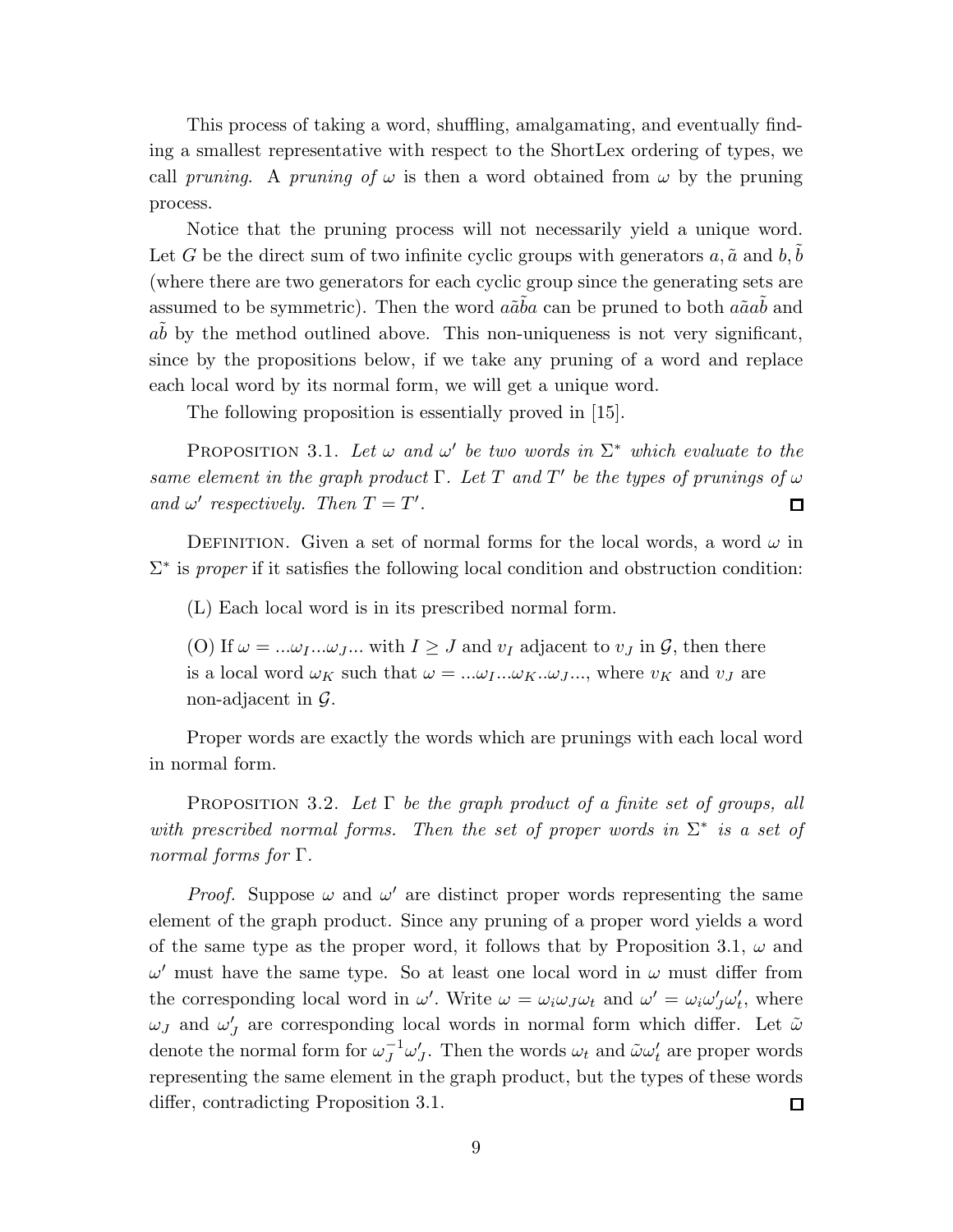These normal forms for the graph product preserve most of the geometric structure of the combings associated to the normal forms for the vertex groups.

PROPOSITION 3.3. Let  $\Gamma$  be the graph product of a finite set of groups, all having geodesic combings. Then the combing of  $\Gamma$  associated to the proper words is geodesic.

*Proof.* Take any minimal length expression,  $\omega$ , in the generating set  $\Sigma$  for an element  $\gamma \in \Gamma$ . By pruning  $\omega$ , we get a word  $\omega'$  which also represents  $\gamma$ . Since the pruning process does not increase length,  $\omega'$  has the same length as the geodesic word  $\omega$ ; hence it is geodesic. This means that each local word in  $\omega'$  must be geodesic in its corresponding vertex group. Replace any local word which is not in the normal form of the associated vertex group by the normal form for that group element; call this new word  $\omega''$ . Since the local combings are geodesic, this will not increase the length of the word. It follows that  $\omega''$  is the proper word representing  $\gamma$  and is of minimal possible length.  $\Box$ 

If the generating sets of each vertex group are totally ordered, then there is a total ordering on  $\Sigma$  given by requiring that any generator for  $G_I$  is less than any generator for  $G_J$  if  $I < J$ . Using this ordering, the following corollary is immediate.

COROLLARY 3.4. If the combing associated to each vertex group is the combing whose elements are minimal with respect to the ShortLex ordering, then the corresponding combing by proper words for the graph product is the combing whose elements are minimal with respect to the ShortLex ordering, where the lexicographic ordering on the generators is described above. 口

PROPOSITION 3.5. Let  $\Gamma$  be the graph product of a finite set of groups, all having quasigeodesic combings. Then the combing of Γ associated to the proper words is quasigeodesic.

*Proof.* For each vertex  $v_I$ , assume the combing of  $G_I$  is  $(\lambda_I, \epsilon_I)$ -quasigeodesic. Let M be the largest value among  $\{\lambda_I\}$  and let E be the largest among  $\{\epsilon_I\}$ . Let  $\Lambda = M + EM$ . This choice of  $\Lambda$  will insure the following inequalities.

(UB) Λd ≥ λId + <sup>I</sup> (for any d ≥ 1)

(LB) 
$$
\frac{1}{\Lambda}d \le \frac{1}{\lambda_I}d - \epsilon_I
$$
 (whenever  $\frac{1}{\lambda_I}d - \epsilon_I \ge 1$ )

We will show that the combing given by proper words is  $(\Lambda, 2E+1)$ -quasigeodesic.

Pick any two points on a path associated to a proper word  $\omega$ . Using the "1" in  $2E+1$ , we can assume these points are vertices in the Cayley graph of Γ. The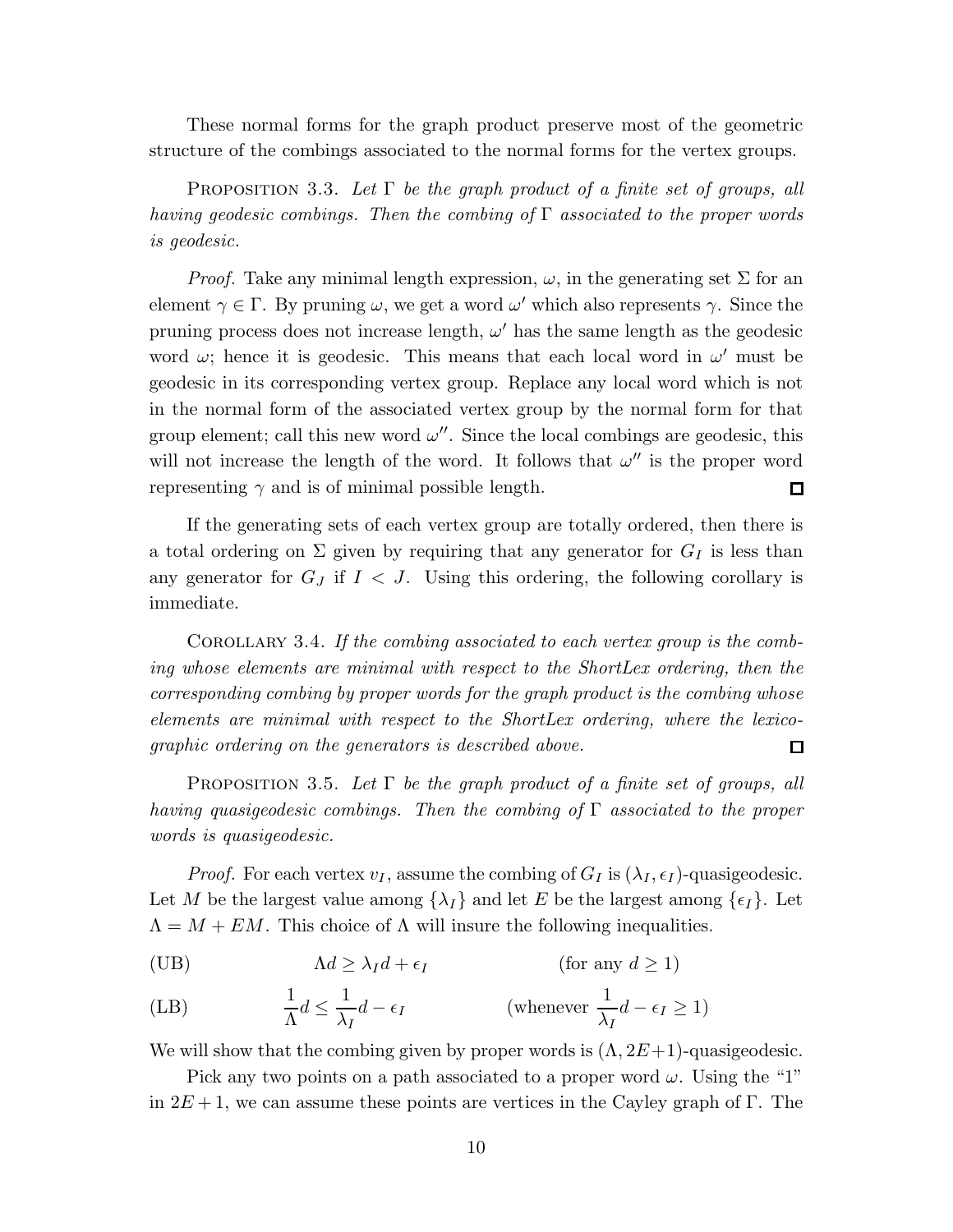choice of the two vertices describes a subword  $\omega' = \omega_1 \omega_2 ... \omega_n$  of  $\omega$ , each local word in the subword being quasigeodesic.

Let  $\lambda_i$  and  $\epsilon_i$  be the quasigeodesic constants for the local word  $\omega_i$ . Let  $t_i$  be the length of the word  $\omega_i$ , and let  $d_i$  be the actual distance between the endpoints of  $\omega_i$ . Being a subword of a proper word,  $\omega'$  has the same type as a proper word (and would be proper if the initial and final local words were in their prescribed normal forms). The length of the combing path for  $\omega'$  is then  $T = \sum t_i$ , and by the argument for Proposition 3.3, the distance between the endpoints of  $\omega'$  is  $D = \sum d_i$ . The quasigeodesic condition (QG) then takes the form

(\*) 
$$
\frac{1}{\Lambda}T - (2E + 1) \le D \le \Lambda T + (2E + 1),
$$

which we will establish by finding inequalities for each of the local words and then adding these together.

Case 1)  $2 \le i \le n-1$ 

Any local word  $\omega_i$  is in normal form, so it does not represent the identity. The distance between its endpoints is then nontrivial, so  $d_i \geq 1$ . Because the word is quasigeodesic we get the inequality  $\frac{1}{1}$  $\lambda_i$  $t_i - \epsilon_i \leq d_i \leq \lambda_i t_i + \epsilon_i$ . Since we know that  $d_i \geq 1$ , it follows that

$$
\max\{\frac{1}{\lambda_i}t_i-\epsilon_i, 1\} \leq d_i \leq \lambda_i t_i + \epsilon_i.
$$

Since  $t_i \geq d_i \geq 1$  we may apply inequality (UB) to the right term, and because we have introduced the maximum in the left hand term, we may apply the inequality (LB), to get the following inequalities.

$$
(*)\qquad \qquad \frac{1}{\Lambda}t_i\leq d_i\leq \Lambda t_i
$$

Case 2)  $i = 1, n$ 

Since  $\omega_i$  for  $i = 1, n$  may only be a proper subword of a local word in  $\omega$ , it is possible that  $\omega_i$  does represent the identity. In this case  $d_i = 0$  so the argument of case 1) does not apply. However,  $\omega_i$  is still a quasigeodesic, hence it satisfies 1  $\lambda_i$  $t_i - \epsilon_i \leq d_i \leq \lambda_i t_i + \epsilon_i$ . So by the choice of  $\Lambda$  and  $E$  we get the following inequalities.

$$
\frac{1}{\Lambda}t_i - E \le d_i \le \Lambda t_i + E
$$

for  $i = 1, n$ .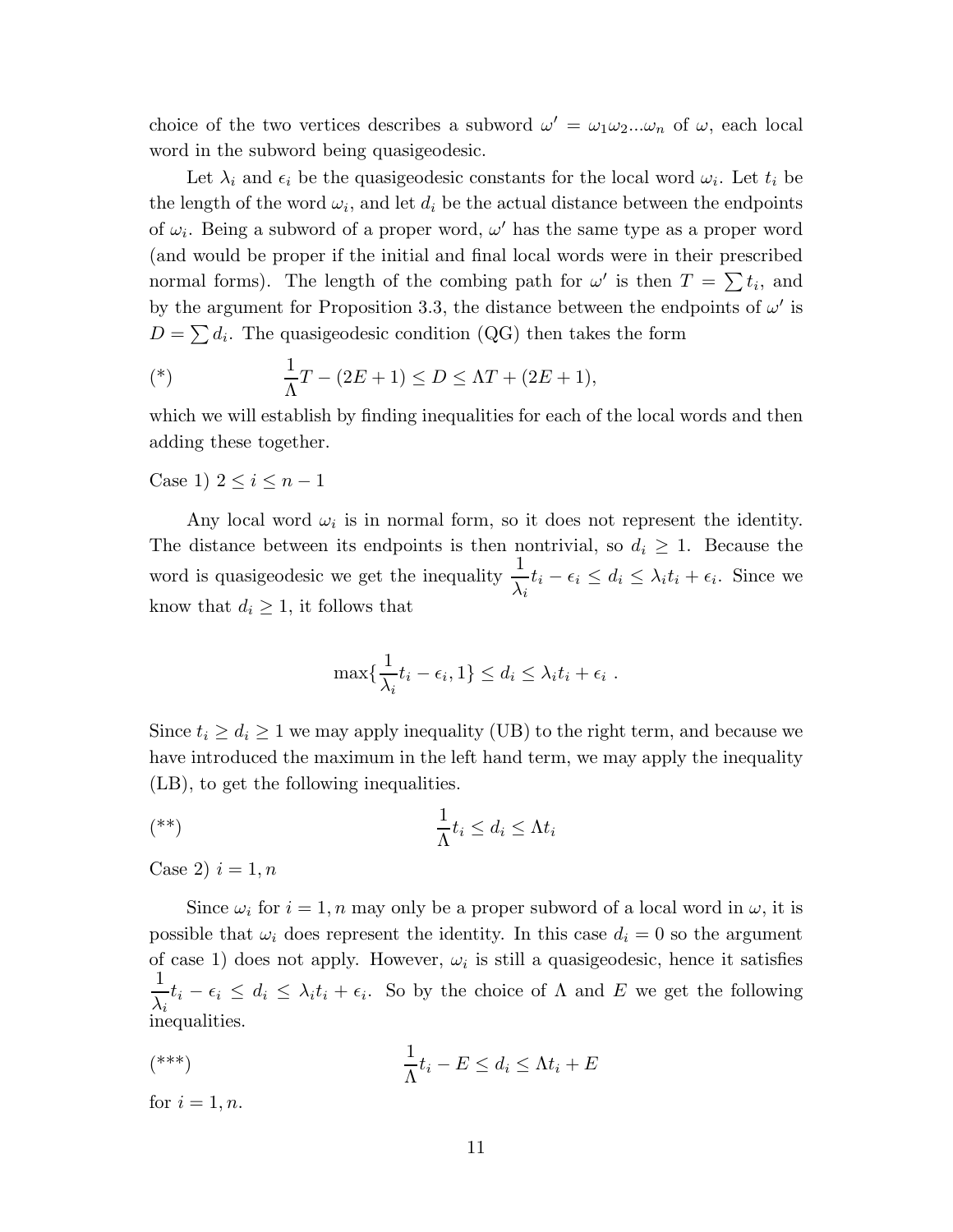If we sum the inequalities (\*\*) for interior local words of  $\omega'$  and (\*\*\*) for  $\omega_1$ and  $\omega_n$ , (and we recall that we moved our original initial and terminal points of the arc to vertices in the Cayley graph), we establish the inequalities  $(*)$ .  $\Box$ 

PROPOSITION 3.6. Let  $\Gamma$  be the graph product of a finite set of groups  $\{G_I\}$ , with  $(\lambda_I, \epsilon_I)$ -quasigeodesic combings  $\{\sigma_I\}$  having width functions  $\{W_I\}$ . Then the function  $W(n) = \max\{\lambda_I(W_I(n) + 1 + \epsilon_I)\} + 1$  is a width function for the quasigeodesic combing  $\sigma$  of  $\Gamma$  obtained from the  $\sigma_I$ 's.

Notice that it follows immediately from the proposition that quasigeodesic bounded combings for the vertex groups yield a quasigeodesic bounded combing for the graph product.

*Proof.* To find the width function for the combing  $\sigma$ , we need to compare the combing paths for an arbitrary element  $\gamma \in \Gamma$  and an element  $\gamma \cdot s$  where  $s \in \Sigma$ . Let  $\omega$  be the proper word corresponding to  $\gamma$ . Pruning the word  $\omega s$ , one gets a word of the same type as the proper word expression for  $\gamma \cdot s$ . We can therefore shuffle the local word "s" as far left as it can go until it is either adjacent to a local word of the same type, at which point we can replace the two local words by the normal form expression for their product, or it encounters a local word with which it cannot commute, in which case we can shuffle "s" back to the right until the word type is in lexicographic order.

We can divide the word  $\omega$  into three parts,  $\omega = \omega_i \omega_s \omega_t$ , so that one pruning of  $\omega s$  gives the word  $\omega_i \omega_s s \omega_t$  or  $\omega_i \omega_t$  (if " $\omega_s s$ " gives the identity). Here  $\omega_i$ , the initial subword, could be a word of almost any type,  $\omega_s$  is a local word of the same type as s, and the terminal subword  $\omega_t$  is composed only of local words which commute with s. (Note that any of these subwords could be the empty word.) Thus the proper word expression for  $\gamma \cdot s$  is  $\omega_i \omega_s' \omega_t$ , where  $\omega_s'$  $s'$  is the normal form for the vertex group element corresponding to  $\omega_s s$ .

If it does occur that the words  $\omega_s$  and s cancel, then the proper word is  $\omega_i \omega_t$ . To check that this is proper, note that s commutes with  $\omega_t$ ; hence any local word in  $\omega_t$  can be shuffled past  $\omega_s$  in the proper word  $\omega$ . Thus  $\omega_i\omega_t$  is of minimal global length, and by essentially the same argument, it is lexicographically first among all possible shuffles.

We may ignore the initial strings and assume that the proper word expressions for  $\gamma$  and  $\gamma \cdot s$  are of the form  $\omega_s \omega_t$  and  $\omega'_s \omega_t$  respectively. Further, since s commutes with all the local words in  $\omega_t$ , the following picture can be immersed in the Cayley graph of Γ.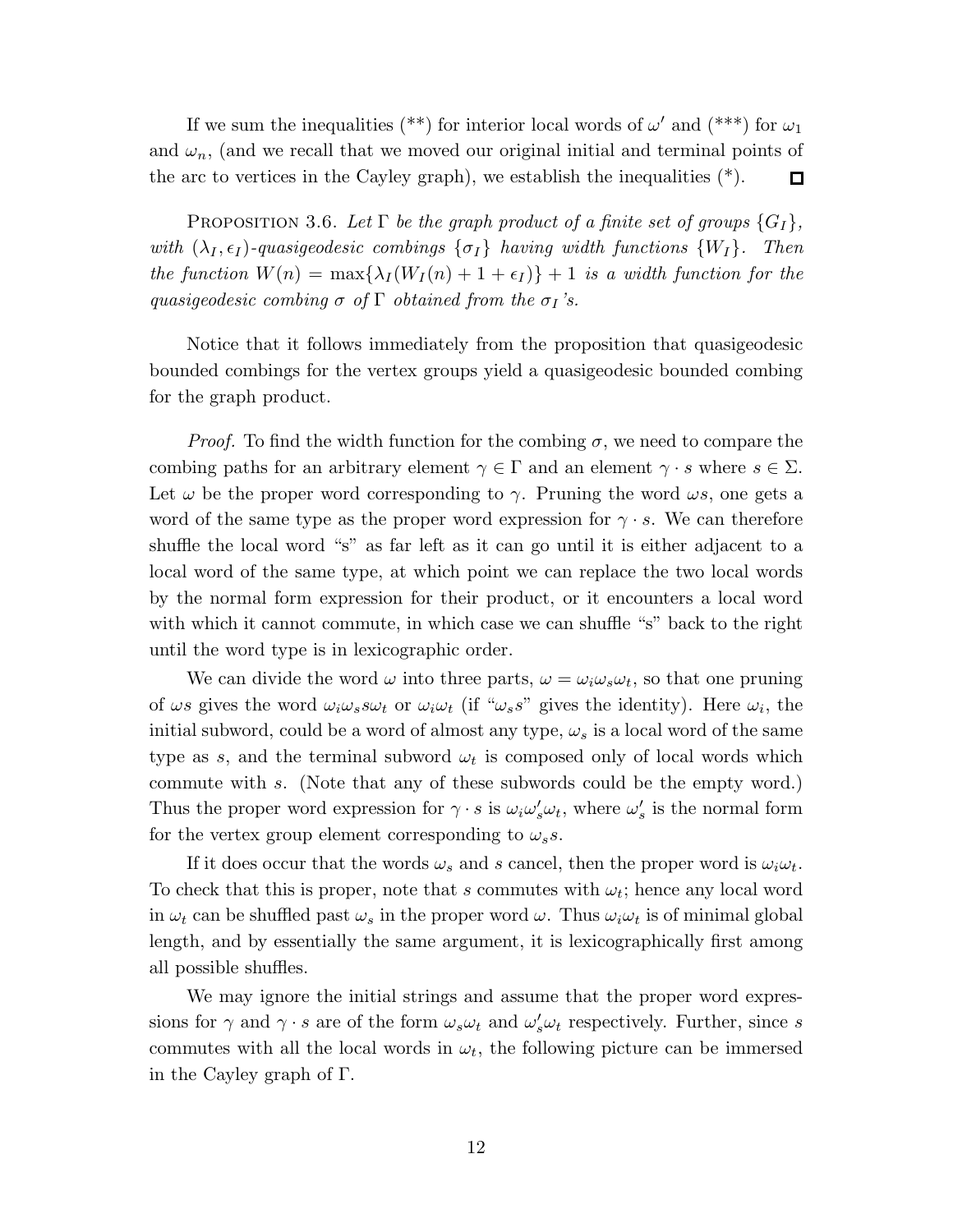

Fig. 1

Because  $\omega_s$  and  $\omega'_s$  are both local words, it follows that the distance between these two combing paths is less than or equal to  $W_I(|\gamma|)$ , where s is a generator in the vertex group  $G<sub>I</sub>$ . The quasigeodesic property gives more information about the local behavior of these combing paths. If one combing path becomes constant before the other, they can be separated by a distance of at most  $W_I(|\gamma|)$ ; at that point the longer combing path is within a distance  $W_I(|\gamma|) + 1$  of its endpoint. Because the combing paths are quasigeodesic, it follows that the longer combing path must reach its endpoint within a time  $\lambda_I (W_I(|\gamma|) + 1 + \epsilon_I)$ .

At some time t one of the combing paths  $\omega_s \omega_t$  and  $\omega_s' \omega_t$  will begin to move along the word  $\omega_t$ . It follows that the combing path for the other word will have at most  $\lambda_I (W_I(|\gamma|) + 1 + \epsilon_I)$  letters to traverse before it too begins to run along the word  $\omega_t$ . Therefore the distance between the two points on the combing path will then be at most  $\lambda_I(W_I(|\gamma|) + 1 + \epsilon_I) + 1$ . □

COROLLARY 3.7. If  $\Gamma$  is the graph product of a finite set of groups admitting quasigeodesic bounded combings, then  $\Gamma$  also admits a quasigeodesic bounded combing.  $\Box$ 

## 4. Proof of Theorem A

THEOREM A. The graph product of finitely many semihyperbolic groups is semihyperbolic.

*Proof.* Let  $\Gamma$  be a graph product of semihyperbolic groups. Using the proper words of the previous section, Γ admits a combing coming from the combings of the vertex groups. This can be turned into an equivariant bicombing by taking the path from  $\gamma_1$  to  $\gamma_2$  to be the translate under  $\gamma_1$  of the combing path from 1 to  $\gamma_1^{-1}$  $\frac{1}{1}^{-1}\gamma_2.$ 

The argument that the bicombing is quasigeodesic is the same as the argument in the combing case. Similarly, the argument in §3 shows that the bicombing paths satisfy inequality (B) (from  $\S 2.C$ ) if they start at the same vertex and become eventually constant at vertices a distance at most 1 apart. So to establish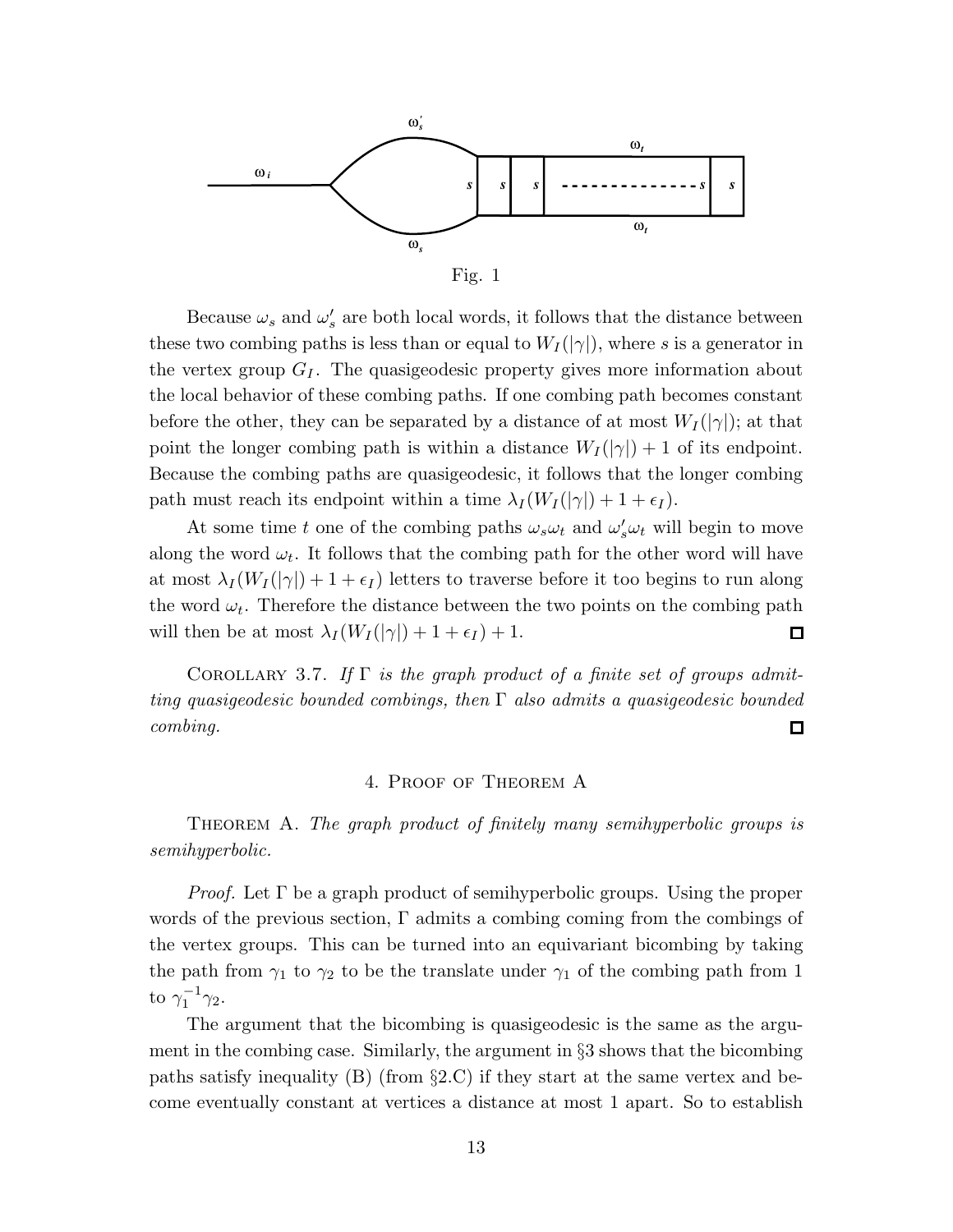theorem A it remains to show that any two bicombing paths which start a distance 1 apart and end at the same vertex are a bounded distance apart. The argument will be very similar to the argument given in the combings case of §3.

Assume without loss of generality that one initial vertex is the identity; hence the other is s for some generator s, and the terminal vertex is  $\gamma$ . Let  $\omega$  be the proper word for  $\gamma$ . The bicombing path from s to  $\gamma$  will then follow the edges with the same labels as the proper word corresponding to  $s^{-1}\gamma$ . Hence this word can be obtained from the word  $s^{-1}\omega$  by pruning (and possibly replacing a local word by its normal form).

Shuffle  $s^{-1}$  to the right until either  $s^{-1}$  is adjacent to a local word of the same type, in which case the product should be replaced with the normal form, or a local word with which  $s^{-1}$  cannot commute, in which case  $s^{-1}$  will get shuffled back into lexicographic order.

As we did before,  $\omega$  can be expressed as the product of three subwords (some subwords being possibly empty),  $\omega = \omega_i \omega_s \omega_t$ , so that one pruning of  $s^{-1}\omega$  gives the word  $\omega_i s^{-1} \omega_s \omega_t$  or  $\omega_i \omega_t$ , where  $s^{-1}$  commutes with the local words in the initial subword  $\omega_i$ ,  $\omega_s$  is of the same type as  $s^{-1}$ , and the terminal subword  $\omega_t$ could be almost any word. Thus the proper word for  $s^{-1} \cdot \gamma$  is  $\omega_i \omega_s' \omega_t$  where  $\omega_s'$ s is the normal form for the group element corresponding to the local word  $s^{-1}\omega_s$ .

The following picture immerses into the Cayley graph.



Fig. 2

The boundedness of the bicombing follows by essentially the same argument as is in the proof of Proposition 3.6.  $\Box$ 

## 5. Proof of Theorem B

THEOREM B. The graph product of finitely many automatic groups is automatic.

*Proof.* Fix automatic structures with associated automata  $\mathcal{F}_I$  for the vertex groups  $G_I$ . (We think of these finite state automata as directed CW-graphs.) The  $\mathcal{F}_I$ 's will be used to create a larger directed graph which will be the finite state automaton admitting the set of proper words as its regular language. This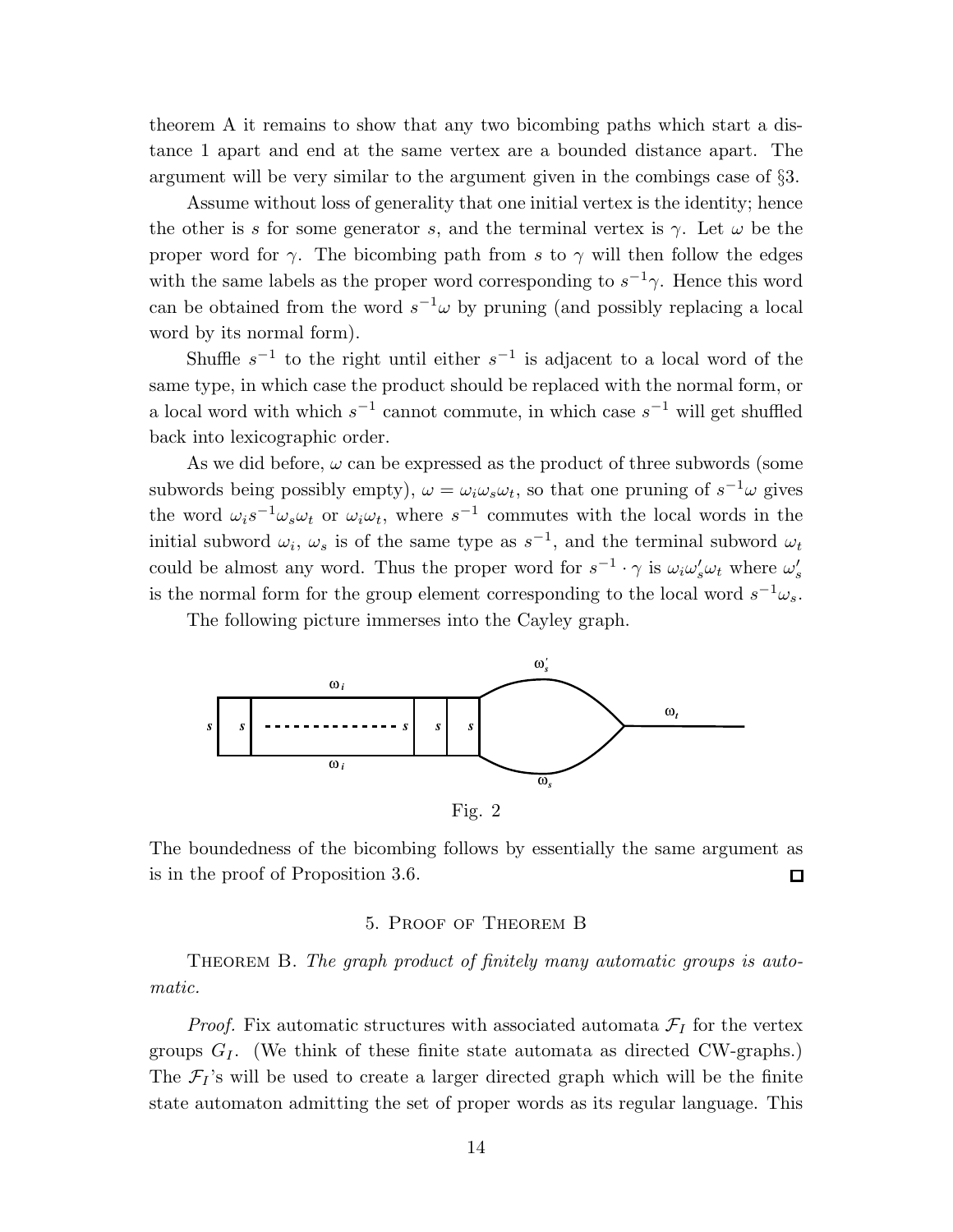will give a bounded combing of the graph product whose combing paths come from the regular language of a finite state automaton; hence the graph product of automatic groups will be automatic.

To aid in the exposition, we first create an oriented graph, the admissible graph, onto which our finite state automaton graph will project. This admissible graph will serve as a guide for the allowed types of proper words. That is, the type of any proper word can be read off by an orientation preserving path on the admissible graph, and any string of types which occurs from following an orientation preserving path is the type of some proper word.

The admissible graph is not introduced solely as an aid in the exposition. It is essentially a finite state automaton accepting the proper words for the "right angled Coxeter group" [8], i.e. the graph product of cyclic groups of order two, based on the same graph  $\mathcal{G}$ . It is also a simple matter to convert the admissible graph to a finite state automaton which accepts the ShortLex normal forms for the graph product of free monoids of rank one (the free partially commuting monoid) with the underlying graph  $\mathcal{G}$ .

Let  $\omega$  be a proper word. By property (O), if the type of  $\omega$  is ... J... and  $J > I$ , the vertices  $v_I$  and  $v_J$  in the underlying graph G are non-adjacent. It is possible to codify what types of strings are admissible as the types of proper words, by looking at the types of subwords which occur when the type of the entire word is not strictly increasing.

DEFINITION. A string of labels  $IJK_1...K_n$  is an  $(I, J)$ -admissible string if

(i)  $I > J$  and  $v_I$  and  $v_J$  are non-adjacent in the underlying graph  $\mathcal{G}$ ;

(ii) the substring  $JK_1...K_n$  is in strictly increasing order; and

(iii) if  $K_i \leq I$ , then the vertex  $v_i$  corresponding to the type  $K_i$  is not

adjacent to all of the vertices  $\{v_1, v_1, v_1, ..., v_{i-1}\}.$ 

Corresponding to a  $(I, J)$ -admissible string there is an oriented simplicial arc, the  $(I, J)$ -admissible arc, beginning with an edge labeled J, followed by an edge labeled  $K_1$ , etc. The  $(I, J)$ -admissible tree is created by amalgamating the  $(I, J)$ -admissible arcs along their common initial segments.

*Example.* Let the underlying graph  $\mathcal G$  be:

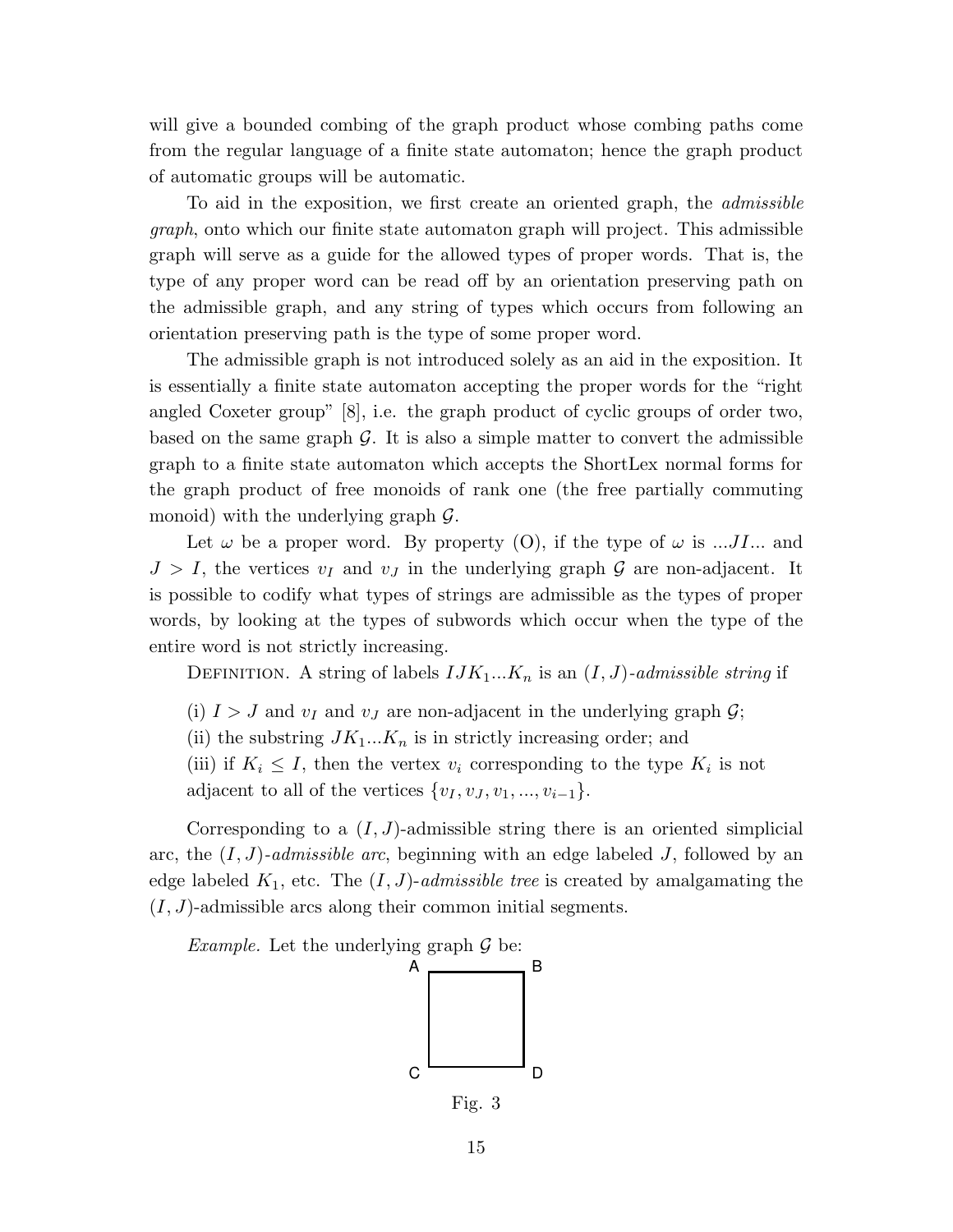Order the vertices by  $A < B < C < D$ . In this example, the only admissible type strings are  $CA, CAC, CACD, CAD, DB$ , and DBD. Hence the admissible trees would be:



Fig. 4

The admissible graph will be built in stages.

Stage 1) Start with an initial vertex, together with a set of edges oriented away from the initial vertex, one edge for each type. The "type" of a vertex in the admissible graph will be the label of any edge flowing into it. (No vertex will have edges with different labels flowing into it.)

Stage 2) Because any increasing initial segment is of proper type, at the terminal vertex of an edge labeled  $I$ , attach edges going to all vertices of type  $J$ , where  $J > I$ . After this stage our graph for the example above will be:



Stage 3) A proper word does not have to have strictly increasing type, hence we add in the  $(I, J)$ -admissible trees to deal with the possible places where the type string of a proper word decreases. At the I vertex attach the  $(I, J)$ -admissible trees for all J. We will refer to these subtrees as the *hanging trees* of the admissible graph. At this stage our example admissible graph will be: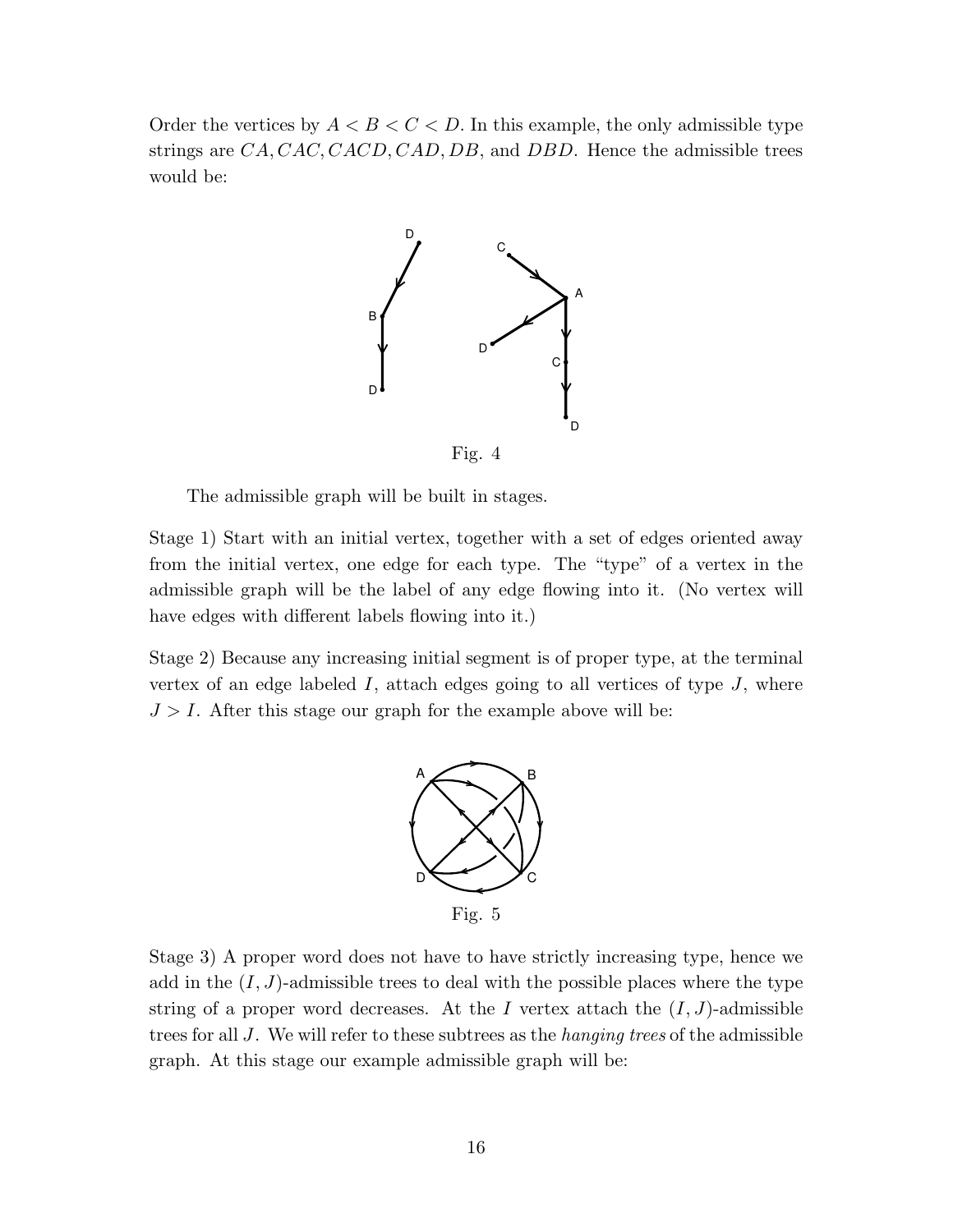

Stage 4) It is possible for the type of a proper word to decrease more than once. Thus it is necessary to attach edges between certain vertices in the hanging trees. At each vertex of type I in a hanging tree we will add edges labeled J, for all  $J < I$  such that  $v_J$  and  $v_I$  are non-adjacent in  $\mathcal{G}$ . This edge will connect the vertex of type I to the terminal vertex of the first edge of the  $(I, J)$ -hanging tree. Our admissible graph for the example above then is:



Fig. 7

Since cyclic groups of order two only have one nontrivial element, the type string for a proper word in a graph product of these groups is simply a transcription of the proper word; thus the admissible graph we have constructed will accept the proper words of the right-angled Coxeter group based on the graph G.

Our admissible graph is not quite a finite state automaton admitting the proper words for the free partially commuting monoid based on  $G$ . Since the monoid associated to each vertex is free on a single generator, in order to create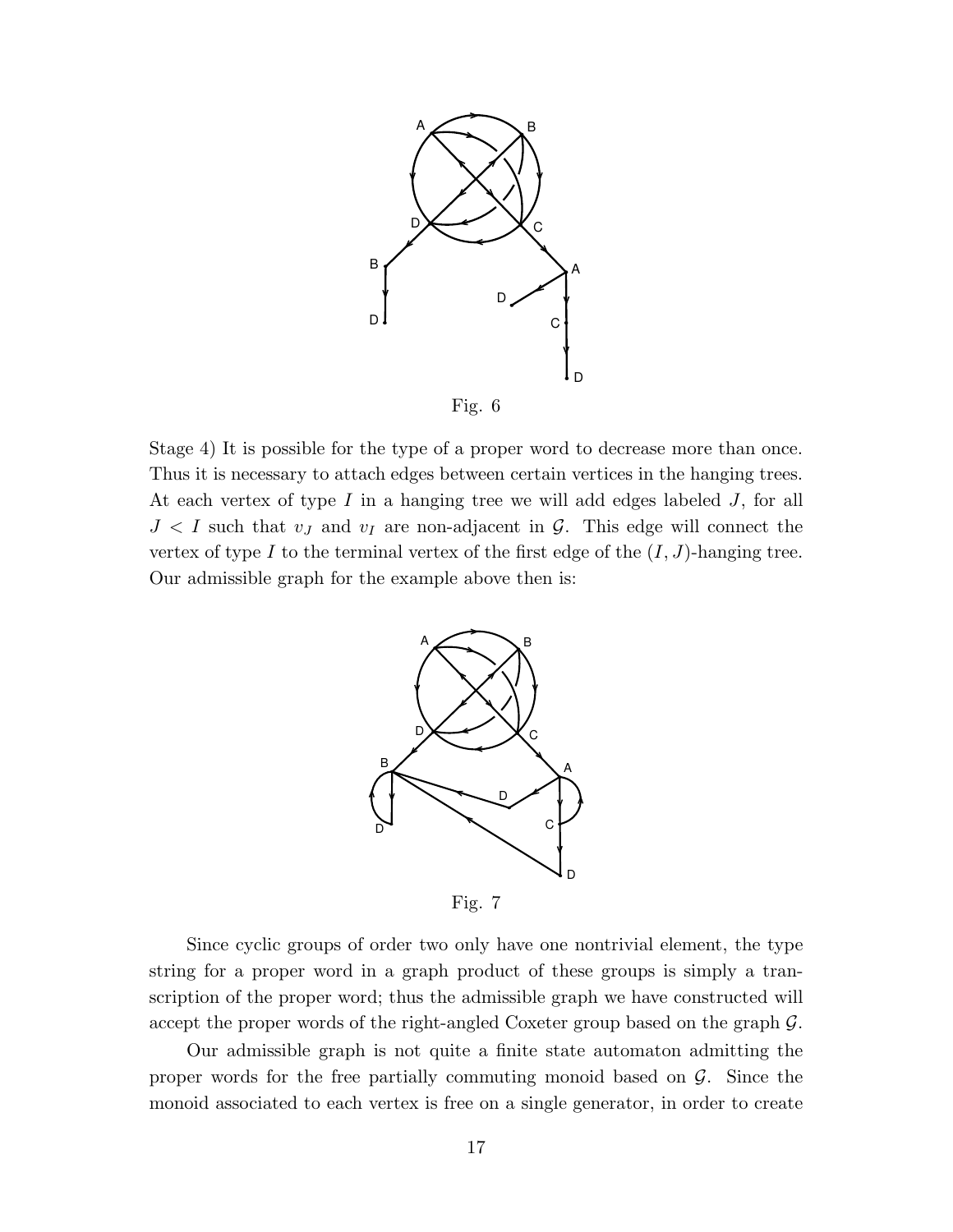a finite state automaton admitting the proper words as its regular language we need to add loops labeled  $I$  at each vertex of type  $I$ .

To create a finite state automaton for the graph product, we base our construction on the admissible graph, adding in "local finite state automata" to insure that the local words are in their prescribed normal forms. The finite state automaton for the graph product will be built in stages analogous to the stages above.

Stage 0) For each finite state automaton  $\mathcal{F}_I$  associated to a vertex group, add a fail state which receives edges from every non-accept state of  $\mathcal{F}_{I}$ . There should be an edge going to this fail state for each pair consisting of a non-accept state of  $\mathcal{F}_I$  and a generator of any *other* vertex group. This will give a directed graph (which at the moment is not a finite state automaton)  $\hat{\mathcal{F}}_I$ .

This fail state is added since the local words should be in the regular language of the finite state automaton prescribed for the corresponding vertex group. Thus any word which contains a local word not in the regular language could not be a proper word.

If  $a_i \in \mathcal{A}$ , the generating set for  $G_A$ , we call the terminal vertex of the  $a_i$ -edge leaving the initial state of  $\mathcal{F}_A$ , the  $a_i$ -vertex. We similarly define the  $b_i$ -vertices and  $c_i$ -vertices, etc. The set of all such distinguished vertices we call first states.

Stage 1) Start with a copy of  $\hat{\mathcal{F}}_I$  for each I, and identify all the initial vertices of the  $\hat{\mathcal{F}}_I$ 's. If the initial letter in a word is  $a_i$ , then the initial local word will be of type A, and the graph  $\hat{\mathcal{F}}_A$  will test to see if the initial local word is in the prescribed normal form for the vertex group  $G_A$ .

If in each  $\hat{\mathcal{F}}_I$  the edges attaching to the initial state are collapsed to a single edge, and the remaining vertices and edges are identified with the endpoint of this single edge, we get the subgraph of the admissible graph constructed in stage 1) of its construction.

Stage 2) For every edge from the I to the J vertex of the admissible graph which was added in the second stage of its construction, we will add edges between the graphs  $\hat{\mathcal{F}}_I$  and  $\hat{\mathcal{F}}_J$ . There will be an edge between each pair consisting of an accept state of  $\hat{\mathcal{F}}_I$  and a first state of  $\hat{\mathcal{F}}_J$ . It will be labeled by  $j_i$  if its terminal vertex is the  $j_i$ -vertex of  $\hat{\mathcal{F}}_J$ .

These edges are added because in any proper word  $\omega$ , the local words will be in normal form, and hence end at an accept state of the corresponding finite state automaton before moving to the next local word. We will essentially repeat this process in the next two stages.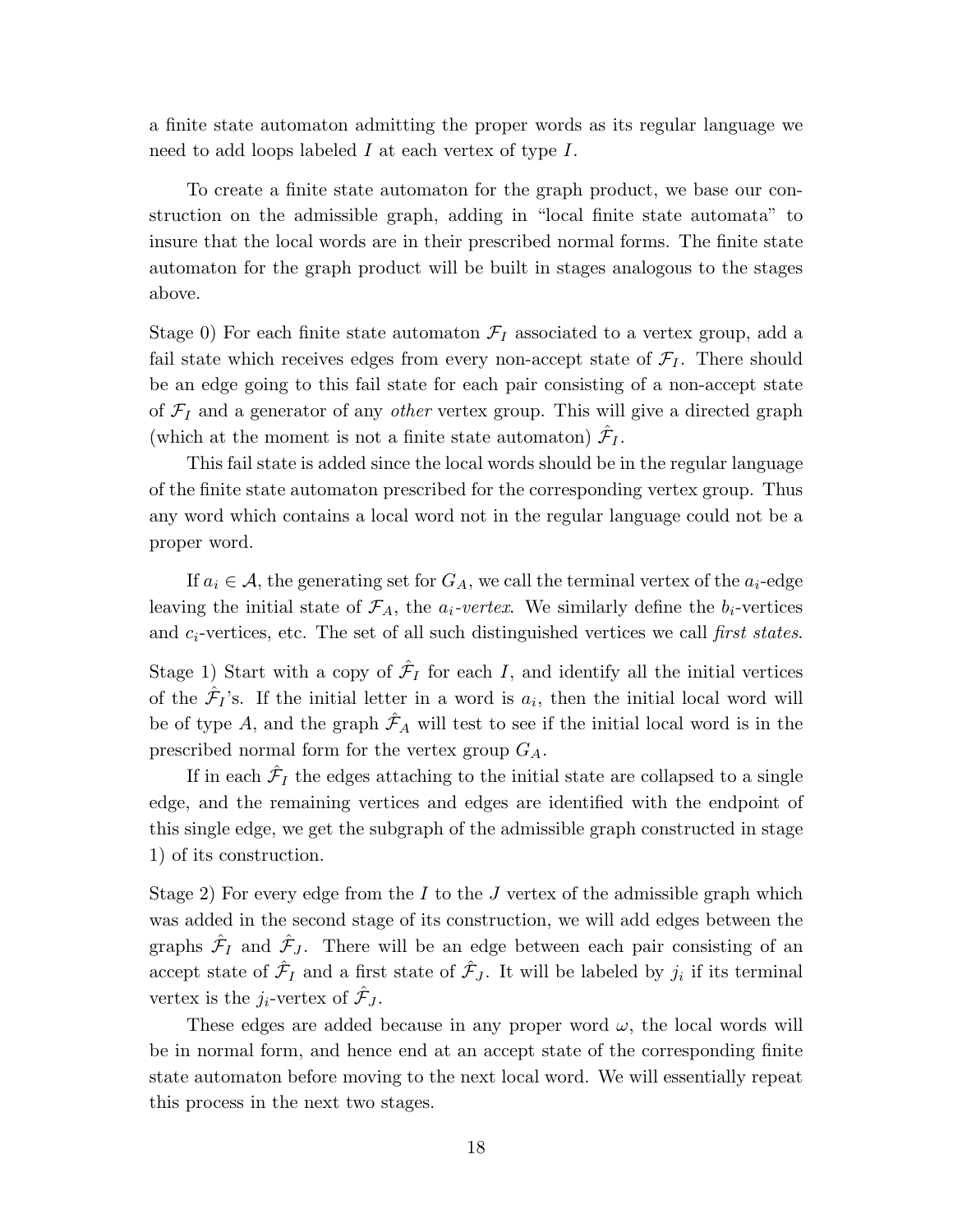Stage 3) Make a copy of  $\hat{\mathcal{F}}_J$  for every vertex of type  $J$  contained in a hanging tree in the admissible graph. Once again we will add edges between accept states and first states, this time based on the pattern of edges in the hanging trees.

Starting with the initial vertex of an (I,J)-hanging tree, add edges between each accept state of the graph  $\hat{\mathcal{F}}_I$  and each first state of  $\hat{\mathcal{F}}_J$ . Repeat this process for all vertices attached to the J vertex of the hanging tree, and so on.

Once again, collapsing all the  $\hat{\mathcal{F}}_I$  to points, and all the edges of the same type which run between the same copies of the  $\hat{\mathcal{F}}_I$  to single edges, yields the subgraph of the admissible graph built in stage 3) of its construction.

Stage 4) For each edge added in stage 4) of the construction of the admissible graph, we will add edges between accept states and first states. Specifically, if an edge was attached from an I to a J vertex in the admissible graph, then edges are added between the accept states of the corresponding copy of  $\hat{\mathcal{F}}_I$  to the first states of the corresponding copy of  $\hat{\mathcal{F}}_J$ .

Stage 5) After stage 4) not all vertices of our graph will have edges leaving them of all labels. However at this point there will be an oriented path corresponding to any proper word. Hence if any vertex is missing an edge corresponding to a particular generator, then add an edge labeled by that generator from the vertex to a fail state.

It is easy to check that this construction gives a finite state automaton accepting the proper words as its regular language. A word will not be accepted if its local words are not in prescribed form, or if it is not of an admissible type.  $\Box$ 

Borrowing terminology from [14], we have the following corollary.

Corollary 5.1. The graph product of weakly geodesic (ShortLex geodesic) automatic groups is weakly geodesic (ShortLex geodesic) automatic.

Proof. These results follow from Corollaries 3.3 and 3.4.

## $\Box$

### 6. Alternative Algorithmic Structures

In this section we briefly indicate how to extend the ideas in §5 to the other standard algorithmic structures currently being discussed by group theorists, namely the asynchronous automatic, biautomatic and asynchronous biautomatic groups.

In an asynchronous automatic group, as opposed to an automatic group, the combing paths do not have to be of unit speed until they become constant, but rather they are allowed to pause for a moment before continuing on. Given this freedom it is even easier to establish that there is an "asynchronous bound"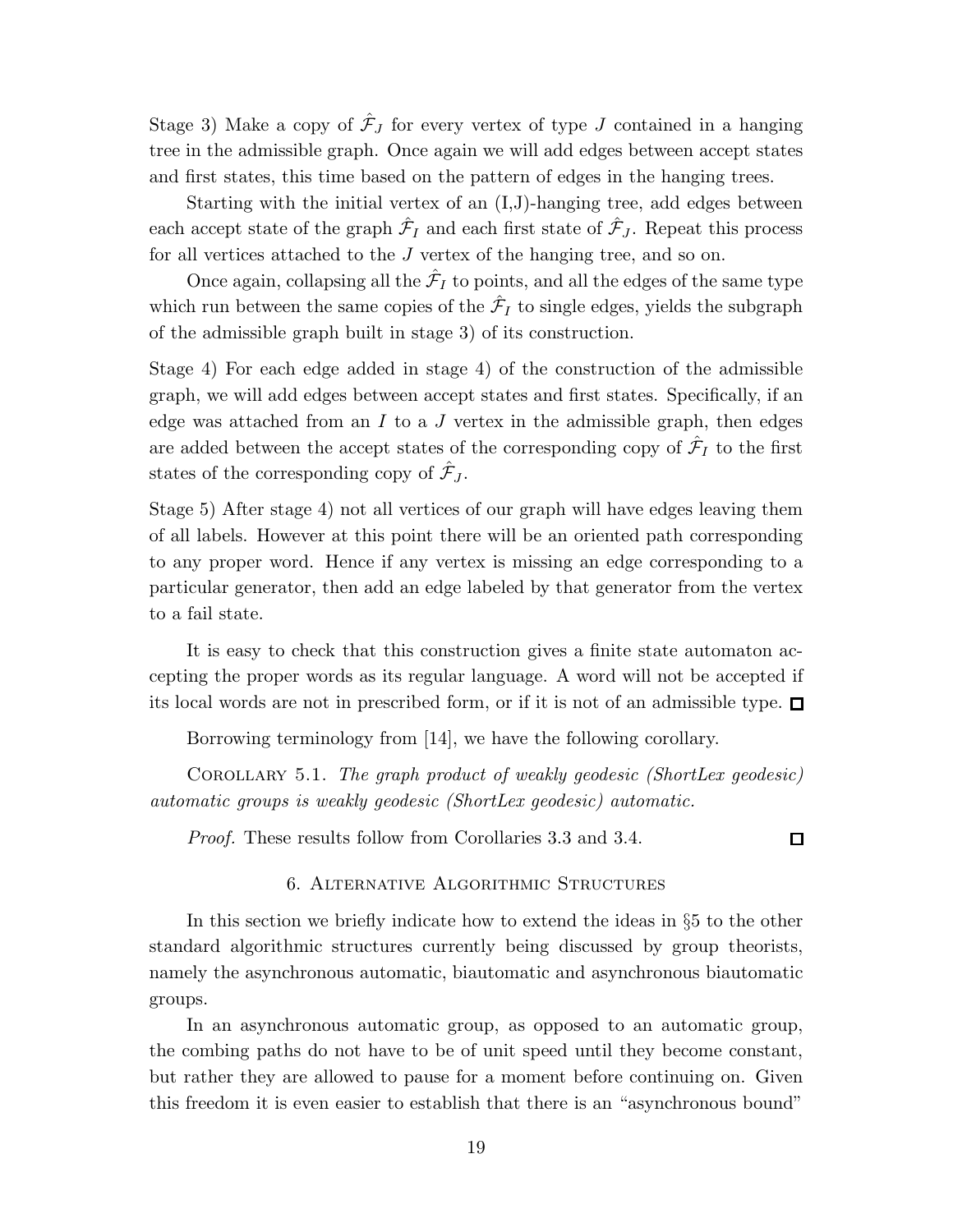on the distance between combing paths beginning at the identity and ending a distance one apart. Thus the graph product will inherit an asynchronously bounded regular combing from its vertex groups. By work in [3] , this shows that the graph product is an asynchronous automatic group.

A biautomatic group is similar to a semihyperbolic group in that there are combing paths given between any pair of vertices in the Cayley graph, and, in addition, the combing paths must be part of the regular language of a finite state automaton.

DEFINITION. A finitely generated group  $\Gamma$  with a finite, symmetric set of monoid generators S is *biautomatic* if  $\Gamma$  admits an automatic structure with regular language  $\mathcal L$  such that there is some other automatic structure for  $\Gamma$  admitting the set of formal inverses  $\mathcal{L}^{-1}$  as its regular language.

Since formal inverses are obtained by inverting the order of a word, and then taking the inverses of each generator, the formal inverse of a proper word will be of minimal type with respect to a ShortLex ordering, using the ordering on vertices opposite from that used to determine  $\mathcal{L}$ . By the same methods described before, a finite state automaton can be constructed which admits these "reverse proper words" as its normal forms. Also using the same methods as before, the "reverse proper words" can be shown to give a bounded combing.

As an easy application, consider graph groups, which are the graph products of copies of  $Z$ . Since  $Z$  is biautomatic, the following result is immediate.

PROPOSITION 6.1. All graph groups are biautomatic.

This proposition has also been proven in [25], using a different combing.

 $\Box$ 

## 7. Proof of Theorem C

Given a graph product of groups all of which admit finite complete rewriting systems, it is natural to try to find a finite complete presentation for the graph product in which the normal forms, or irreducible words, are the proper words defined in §3. However, this will not work in general.

Example. Let

$$
\Gamma = \langle a, b, c, d, e \mid ab = ba, bc = cb, cd = dc, de = ed, ea = ae \rangle.
$$

Then  $\Gamma$  is a graph product of free groups of rank one, generated by each of the five generators of Γ, with underlying graph a pentagon with edges giving the five commutation relations.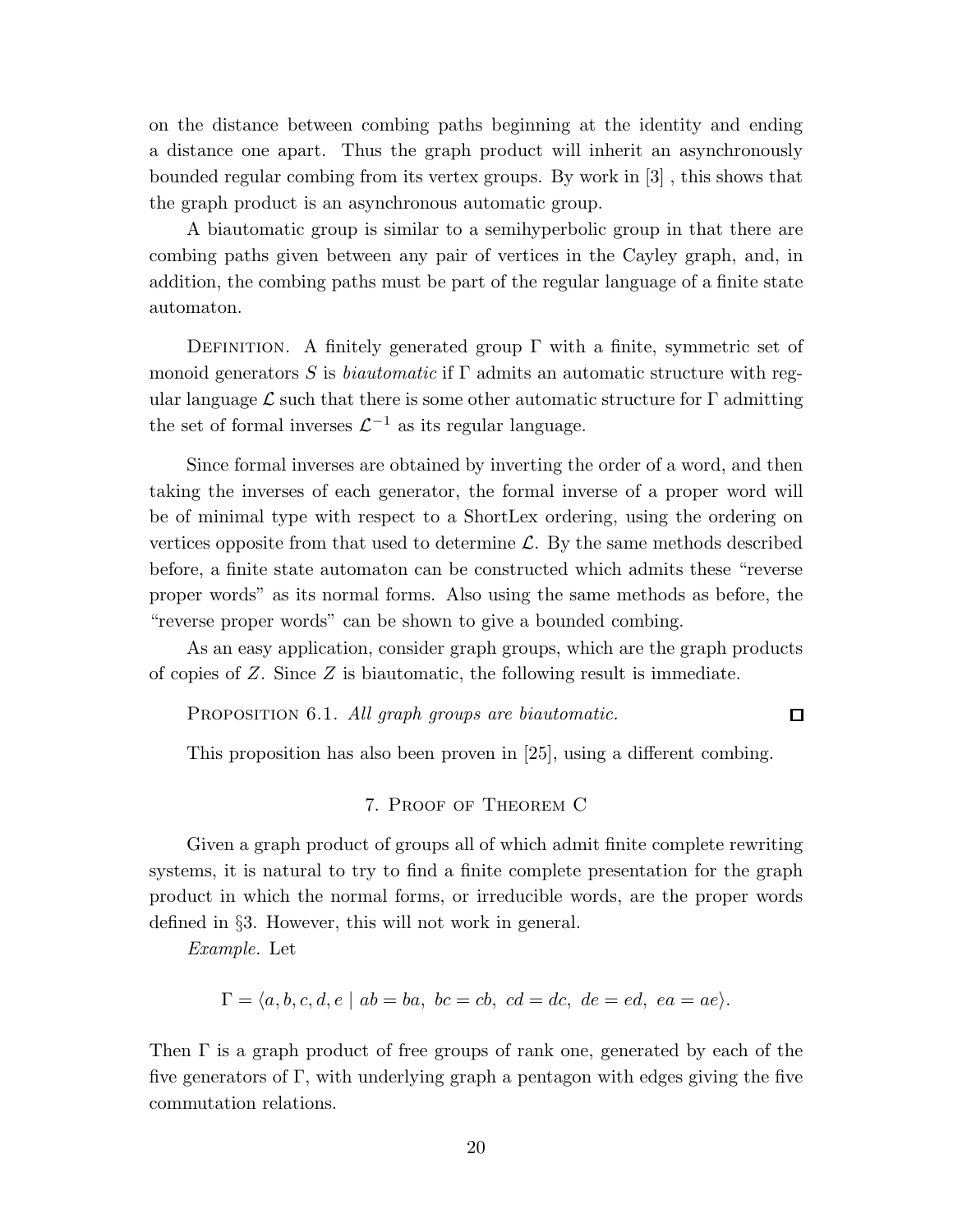Each vertex group has a finite complete rewriting system of the form  $\Lambda =$  ${i, \tilde{i}}$  and  $R = {i\tilde{i} \rightarrow 1, \tilde{i}i \rightarrow 1}$ , where i represents one of the generators of Γ. Using the normal forms from these rewriting systems, and any ordering of the vertices, the corresponding set of proper words is not the set of normal forms of a finite complete rewriting system. For any ordering of the generators, there will be a sequence of three vertices in a row, reading in a clockwise or counterclockwise direction around the pentagon, in which the corresponding generators (without a tilde) are in increasing order. Suppose without loss of generality that  $a < b < c$ . Then the rewriting system must rewrite  $ca^n b \stackrel{+}{\rightarrow} bca^n$  for any natural number *n*; this cannot be done with finitely many rules, all of which decrease the shortlex ordering. However, as will be shown in the proof of Theorem C,  $\Gamma$  does admit a finite complete rewriting system using another set of generators.

Theorem C. The graph product of finitely many groups (or monoids) which admit a complete rewriting system admits a canonical complete rewriting system. If the rewriting systems for the vertex groups (or monoids) are finite or regular, then the system for the graph product is also.

Proof. The proof for a graph product of monoids is exactly the same as the proof for a graph product of groups; the proof given will be written in terms of groups.

Suppose that each vertex group  $G_I$  of a graph product  $\Gamma$  admits a complete rewriting system  $(\mathcal{I}, R_I)$ . Define a rewriting system for  $\Gamma$  as follows. For each vertex  $v_I$ , let  $1_I$  represent the trivial word over the alphabet  $I$ . The alphabet of the rewriting system is

$$
\Lambda = \{ \alpha = (\alpha_A, \alpha_B, ... \alpha_Z) \mid \alpha_I \in \mathcal{I} \cup \{1_I\} \text{ and } \{v_I \mid \alpha_I \neq 1_I\} \text{ is a nonempty set}
$$
  
of vertices in a complete subgraph of  $\mathcal{G} \}.$ 

A complete subgraph of a graph  $\mathcal G$  is a subgraph in which any two vertices are joined by an edge. In general a word in  $\Lambda^*$  will be denoted  $\alpha_1...\alpha_n$  where each  $\alpha_i = (\alpha_{iA}, ..., \alpha_{iZ})$ . The rules of this system are given by

$$
R = \{1\} \ (\alpha_A, ..., 1_I, ..., \alpha_Z)(\beta_A, ..., \beta_I, ..., \beta_Z) \to (\alpha_A, ..., \beta_I, ..., \alpha_Z)(\beta_A, ..., 1_I, ..., \beta_Z)
$$
  
if  $\beta_I \neq 1_I$ .  
2)  $\alpha_1 \alpha_2 ... \alpha_m \to \beta_1 \beta_2 ... \beta_n$  where:  
*i*)  $\alpha_{iJ} = \beta_{iJ}$  for all  $1 \leq i \leq m$  and  $J \neq I$ .  
*ii*)  $\alpha_{1I}\alpha_{2I} ... \alpha_{mI} \to \beta_{1I}\beta_{2I} ... \beta_{kI}$  is a rule in  $R_I$ .  
*iii*) If  $k \leq m$ , then  $n = m$ , and if  $k < m$ ,  $\beta_{iI} = 1_I$  for all  $k < i \leq m$ .  
*iv*) If  $k > m$ , then  $n = k$ , and  $\beta_{iJ} = 1_J$  for all  $m < i \leq n$  and  $J \neq I$ .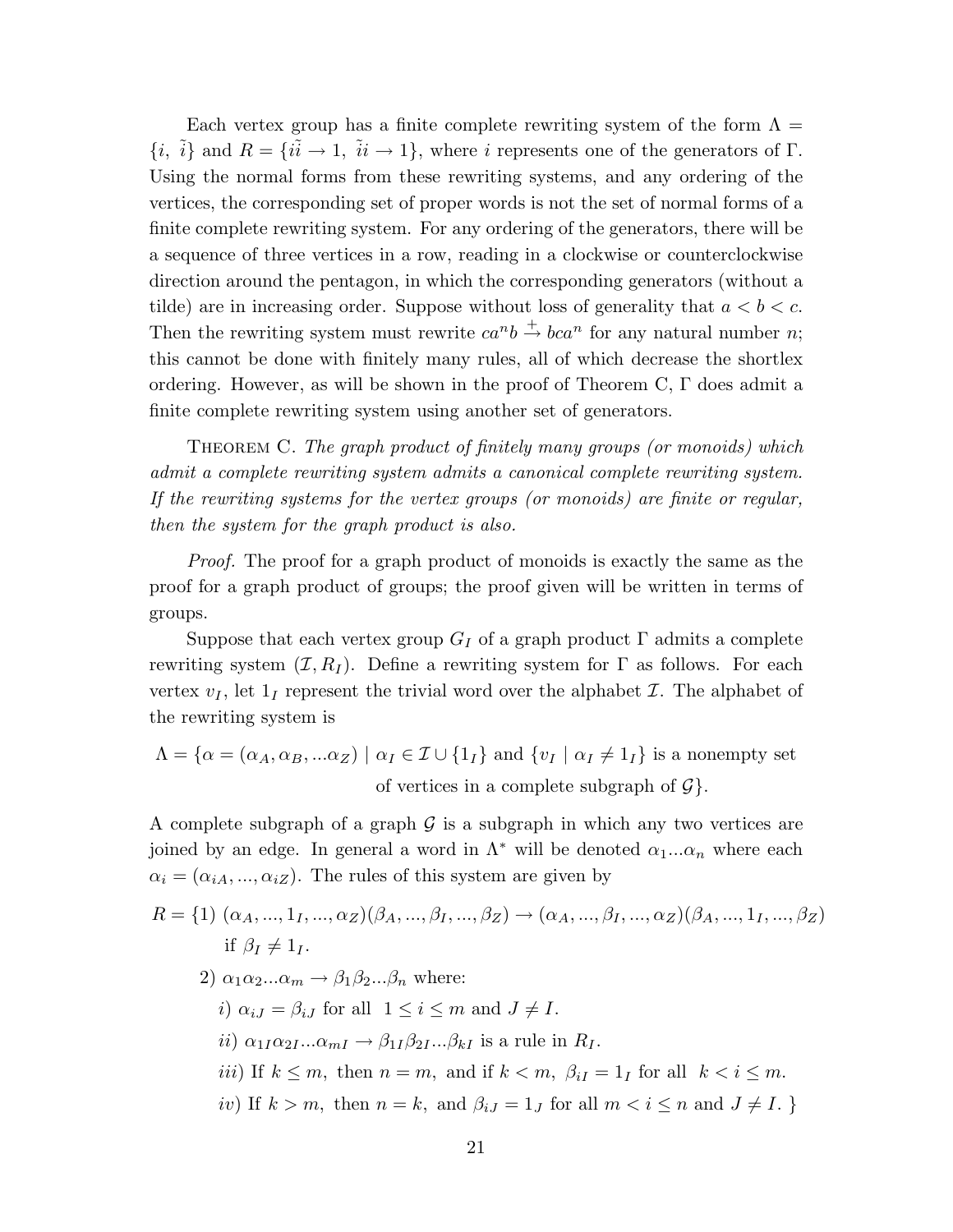These rules are presented in general form, assuming two conventions. The first is that if a symbol  $(1_A, 1_B, ..., 1_Z)$  appears on the right hand side of a rule, it is replaced with the empty word  $1_\Lambda$  of  $\Lambda^*$ . The second is that a rule occurs only if the letters exist; that is, if the letter  $(\alpha_A, ..., \beta_I, ..., \alpha_Z)$  in rule 1) does not exist, then there is no rule.

*Example.* Suppose G is a graph with three vertices  $v_A$ ,  $v_B$ , and  $v_C$ , and one edge joining  $v_A$  with  $v_B$ . Suppose also that the rewriting systems for the groups associated to the vertices are given by the following.

$$
A = \{a, \tilde{a}\},
$$
  
\n
$$
B = \{b\},
$$
  
\n
$$
R_A = \{a^3 \to 1, \tilde{a} \to a^2\}
$$
  
\n
$$
R_B = \{b^2 \to 1\}
$$
  
\n
$$
R_C = \{c^4 \to 1\}
$$

Then the rewriting system for the graph product of these groups has alphabet

$$
\Lambda = \{ (a, 1, 1), (\tilde{a}, 1, 1), (1, b, 1), (1, 1, c), (a, b, 1), (\tilde{a}, b, 1) \}.
$$

The set of rules for this example is

$$
R = \{1\} (a, 1, 1)(1, b, 1) \rightarrow (a, b, 1) \qquad (\tilde{a}, 1, 1)(1, b, 1) \rightarrow (\tilde{a}, b, 1) (a, 1, 1)(\tilde{a}, b, 1) \rightarrow (a, b, 1)(\tilde{a}, 1, 1) \qquad (\tilde{a}, 1, 1)(\tilde{a}, b, 1) \rightarrow (\tilde{a}, b, 1)(\tilde{a}, 1, 1) (a, 1, 1)(\tilde{a}, b, 1) \rightarrow (a, b, 1)(\tilde{a}, 1, 1) \qquad (\tilde{a}, 1, 1)(\tilde{a}, b, 1) \rightarrow (\tilde{a}, b, 1)(\tilde{a}, 1, 1) (1, b, 1)(a, b, 1) \rightarrow (a, b, 1) \qquad (1, b, 1)(\tilde{a}, b, 1) \rightarrow (\tilde{a}, b, 1) (1, b, 1)(a, b, 1) \rightarrow (a, b, 1)(1, b, 1) \qquad (1, b, 1)(\tilde{a}, b, 1) \rightarrow (\tilde{a}, b, 1)(1, b, 1) (a, 1, 1)(a, b, 1)(a, 1, 1) \rightarrow 1 \qquad (a, 1, 1)(a, 1, 1)(a, b, 1) \rightarrow (1, b, 1) (a, 1, 1)(a, b, 1)(a, b, 1) \rightarrow (1, b, 1) \qquad (a, b, 1)(a, 1, 1)(a, b, 1) \rightarrow (1, b, 1) (a, b, 1)(a, b, 1)(a, b, 1) \rightarrow (1, b, 1)(1, b, 1) (a, b, 1)(a, b, 1)(a, b, 1) \rightarrow (1, b, 1)(1, b, 1) (a, b, 1)(a, b, 1)(a, b, 1) \rightarrow (1, b, 1)(1, b, 1) (a, b, 1)(a, b, 1)(a, b, 1) \rightarrow (1, b, 1)(1, b, 1) (a, b, 1)(1, b, 1) \rightarrow 1 \qquad (1, b, 1)(a, b, 1) \rightarrow (a, b, 1)(a
$$

LEMMA 7.1. The rewriting system  $(\Lambda, R)$  is a rewriting system for the graph product.

*Proof.* Let M be the monoid presented by the rewriting system  $(\Lambda, R)$ . Recall that  $\Sigma$  is the generating set for the graph product given by the union of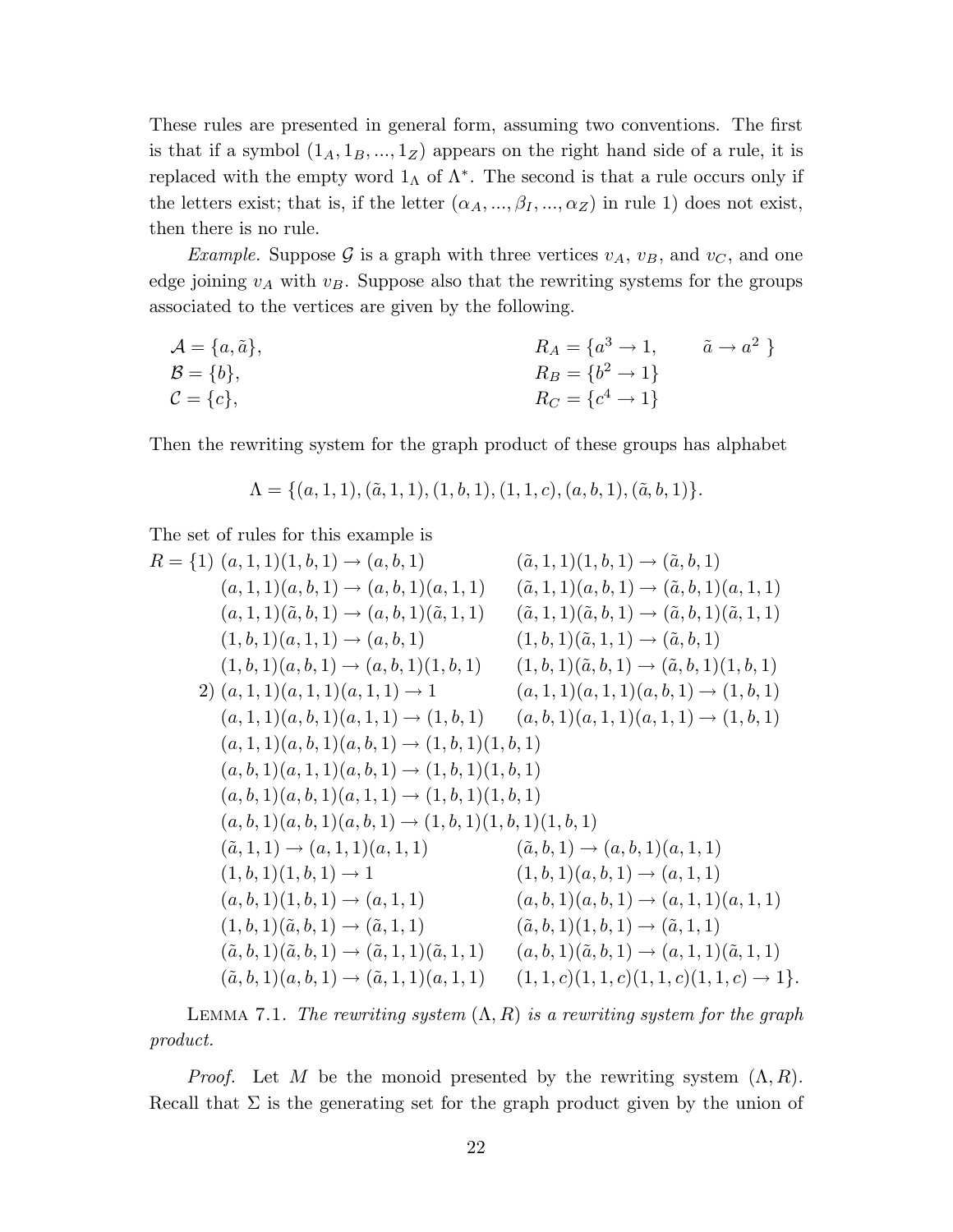the generating sets for each vertex group. Define a map  $\theta : \Sigma^* \to \Lambda^*$ , by sending a generator  $i_I \in \mathcal{I} \subseteq \Sigma$  to  $(1_A, ..., i_I, ..., 1_Z)$ , and let  $\Sigma' = \theta(\Sigma)$ . Rule 2) shows that all of the relations of the vertex groups  $G_I$  are satisfied by the generators in  $\Sigma'$ . Rule 1) implies the commutation relations of the graph product. So θ gives a map from the graph product  $\Gamma$  to M. Rule 1) also shows that the generators in  $Λ$  not in Σ' can be expressed as products of the generators in Σ'. The remaining occurrences of rules 1) and 2) are all implied by the relations of the graph product. Hence the monoid M presented by  $(\Lambda, R)$  is precisely the underlying monoid of the graph product Γ.  $\Box$ 

## LEMMA 7.2.  $(\Lambda, R)$  is a Noetherian rewriting system.

Proof. We will show that the rewriting system is Noetherian by showing that the ordering on  $\Lambda^*$  given by  $v > w$  if  $v \stackrel{+}{\to} w$  is well-founded. Each of the sets  $\mathcal I$  has a well-founded ordering  $\geq_I$  on it defined by the complete rewriting system on  $G_I$ . For each vertex  $v_I$ , define a map  $\phi_I : \Lambda^* \to \mathcal{I}^*$  by mapping a word  $\phi_I : \alpha_1...\alpha_m \mapsto \alpha_{1I}...\alpha_{mI}$ , where symbols  $\alpha_{iI} = 1_I$  represent the empty word. Let  $\phi : \Lambda^* \to \mathcal{A}^* \times \mathcal{B}^* \times \ldots \times \mathcal{Z}^*$  be the map  $\phi = (\phi_A, ..., \phi_Z)$ . Define an ordering  $>_{\pi}$  on  $\mathcal{A}^* \times \mathcal{B}^* \times ... \times \mathcal{Z}^*$  by setting  $(v_A, ..., v_Z) >_{\pi} (w_A, ..., w_Z)$  if  $v_I \geq_I w_I$  for all I, with at least one of the inequalities being strict. This product of well-founded orderings is again a well-founded ordering.

Let  $>_{lex}$  be a partial ShortLex ordering on  $\Lambda^*$  defined by the following partial ordering on Λ:  $\alpha >_{lex} \beta$  if  $|\{v_I \mid \alpha_I \neq 1_I\}| < |\{v_I \mid \beta_I \neq 1_I\}|$ . (This definition is "contravariant" in order to be consistent with the "left greedy" rules of type 1).) This gives a well-founded ordering on  $\Lambda^*$ .

Suppose  $v = \alpha_1...\alpha_m \rightarrow w = \beta_1...\beta_n$  is a rule of the rewriting system R. If it is of type 1), then  $\phi_I(v) = \phi_I(w)$  for all I, and  $v >_{lex} w$ . If it is of type 2), then  $\phi_J(v) = \phi_J(w)$  for all  $J \neq I$ , and  $\phi_I(v) >_I \phi_I(w)$ . It follows that for any sequence of rewritings  $x \stackrel{+}{\rightarrow} y$ ,  $\phi(x) \geq_{\pi} \phi(y)$ , and if  $\phi(x) = \phi(y)$ , then  $x >_{lex} y$ .

To finish the proof, let  $\Xi$  be any subset of  $\Lambda^*$ . Let

$$
\Xi_1 = \{ w \in \Xi \mid w \text{ is minimal with respect to } >_\pi \};
$$

this is a nonempty set since  $\gt_{\pi}$  is a well-founded ordering. Let

 $\Xi_2 = \{w \in \Xi_1 \mid w \text{ is minimal with respect to } >_{lex}\};$ 

again this is nonempty. Hence there is a nonempty subset,  $\Xi_2 \subset \Xi$ , whose elements are minimal with respect to the ordering on  $\Lambda^*$  defined by  $x > y$  if  $x \stackrel{+}{\rightarrow} y$ , using the rewriting system  $R$ . Therefore, the system is Noetherian. 口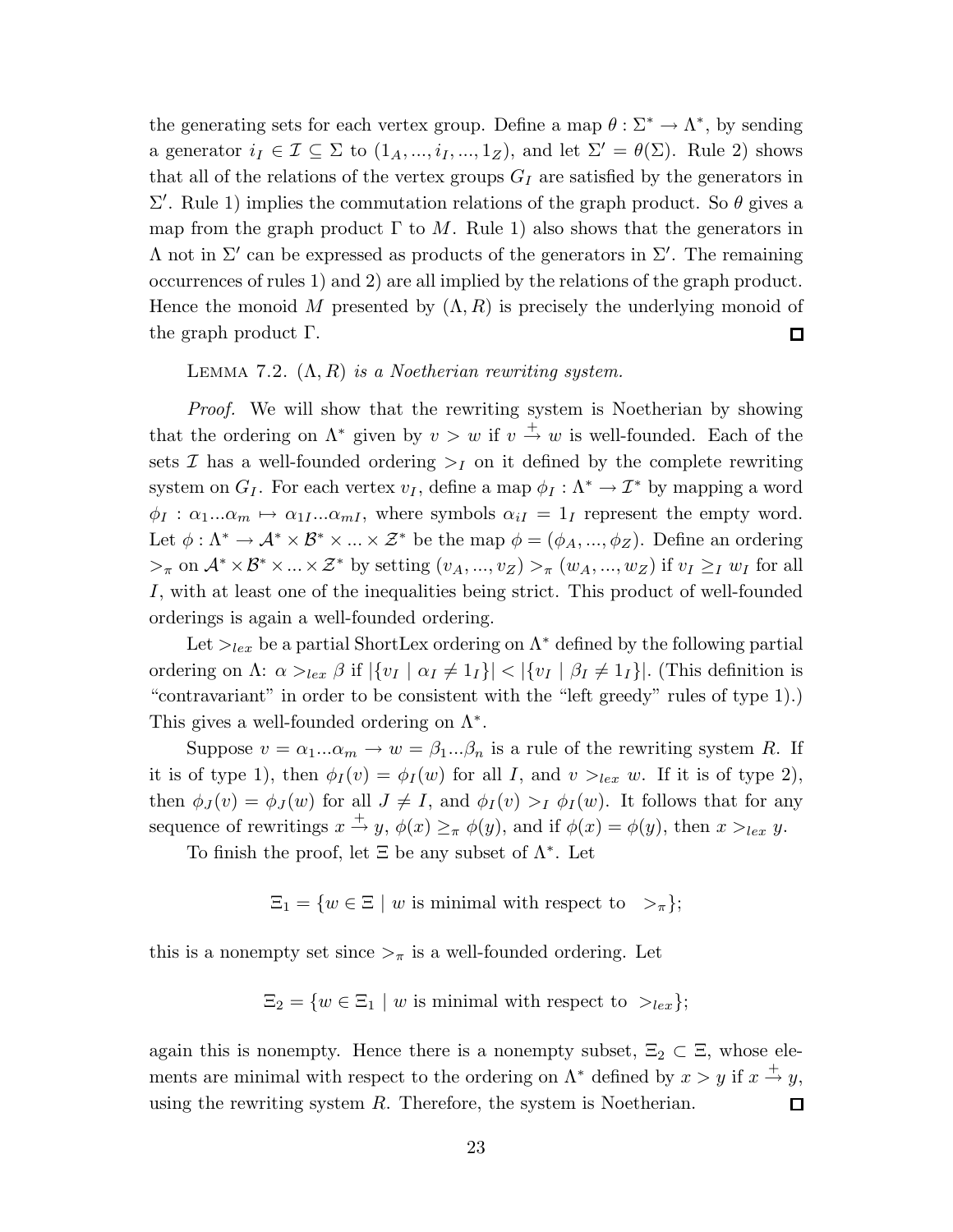LEMMA 7.3.  $(\Lambda, R)$  is a complete presentation for  $\Gamma$ .

*Proof.* We must show that the rewriting system is confluent. To do this, we will apply Newman's theorem; instead of proving confluence directly, we will prove that the set of irreducible words is a set of normal forms. The irreducible words over the rewriting system  $(\Lambda, R)$  are words of the form  $\alpha_1 \alpha_2 ... \alpha_m$  which satisfy local and obstruction conditions similar to those in §3.

(L) If  $\alpha_{iJ} \neq 1_J$  for all  $k \leq i \leq l$ , then  $\alpha_{kJ} \dots \alpha_{lJ}$  is an irreducible word for the rewriting system admitted by  $G_I$ .

(O) If  $\alpha_{iJ} = 1_J$  and  $\alpha_{(i+1)J} \neq 1_J$ , then there is a vertex  $v_K$  which is not adjacent to  $v_J$  such that  $\alpha_{iK} \neq 1_K$ .

In the proof of Lemma 7.1, a map  $\theta : \Sigma^* \to \Lambda^*$  was constructed. Suppose  $\omega \in$  $\Sigma^*$  is a proper word representing an element  $\gamma$  of the graph product. Applications of rule 1) of the rewriting system R to  $\theta(\omega)$  essentially shuffle the letters in  $\omega$ . Applying this rule as many times as possible, in any order, gives a unique word in  $\Lambda^*$ . Since  $\omega$  is proper, rule 2) can not be applied at any stage of this shuffling, so this resulting word is irreducible; call this word  $\iota(\omega)$ . Note that  $\iota(\omega)$  also represents  $\gamma$  in the graph product.

Define a map  $\psi : \Lambda^* \to \Sigma^*$  on generators by sending  $\psi : \alpha \mapsto \alpha_A \alpha_B ... \alpha_Z$ . Suppose  $\alpha_1 \alpha_2 ... \alpha_m \in \Lambda^*$  is an irreducible word. The pruning process applied to  $\psi(\alpha_1\alpha_2...\alpha_m)$  again simply shuffles letters, in essence having the opposite effect that rule 1) has. Every subword of an irreducible local word is also irreducible, and the only irreducible representative of the trivial element is the trivial word for the vertex group rewriting systems. So in pruning  $\psi(\alpha_1\alpha_2...\alpha_m)$ , no representative of the identity is removed; therefore the pruning process in this case yields a unique word. Let  $\nu(\alpha_1\alpha_2...\alpha_m)$  denote the pruning of  $\psi(\alpha_1\alpha_2...\alpha_m)$ . The characterization of irreducible words above implies that  $\nu(\alpha_1\alpha_2...\alpha_m)$  is a proper word, representing the same element of the graph product as  $\alpha_1 \alpha_2 ... \alpha_m$ .

The map  $\iota \circ \nu$  is the identity map on the set of all irreducible words in  $\Lambda^*$ , and  $\nu \circ \iota$  is the identity map on the set of all proper words in  $\Sigma^*$ , so there is a one-to-one correspondence between proper words and irreducible words, with corresponding words representing the same graph product elements. Therefore, the set of irreducible words also gives a normal form for the graph product.  $\Box$ 

Lemma 7.4. If the complete rewriting systems for the vertex groups are regular (resp. finite), then so is  $(\Lambda, R)$ .

*Proof.* It follows immediately from the definition of  $(\Lambda, R)$  that this rewriting system is finite if all of the rewriting systems  $(\mathcal{I}, R_I)$  are finite.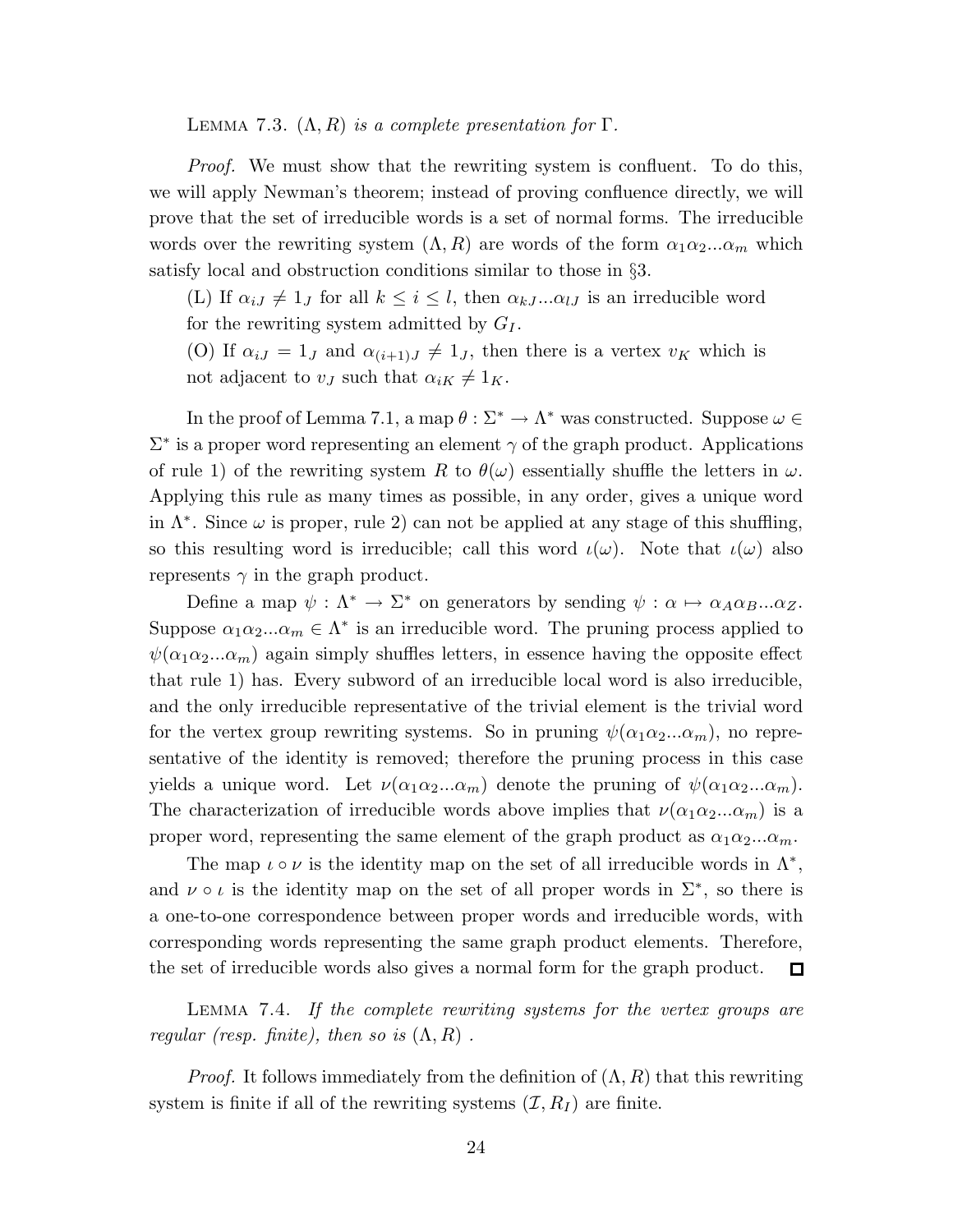Suppose that for each vertex  $v_I$ ,  $\mathcal{F}_I$  is a finite state automaton which accepts the regular language of irreducible words of a regular complete rewriting system for  $G_I$ . Since the set of irreducible words of  $(\mathcal{I}, R_I)$  is closed under subwords, we may assume that  $\mathcal{F}_I$  has only one non-accept state, which is a fail state and is not the initial state. As before,  $\mathcal{F}_I$  will be considered as a finite directed graph. Let  $Q_I$  be the set of vertices, with initial state  $p_I$  and accept states  $P_I$ . For each vertex  $q_I \in Q_I$  and each letter  $\alpha_I \in \mathcal{I}$ , let  $\delta_I(q_I, \alpha_I)$  be the terminal vertex of the edge labeled  $\alpha_I$  out of vertex  $q_I$ .

Define a finite state automaton  $\mathcal F$  over the alphabet  $\Lambda$  whose vertex set is  $Q = Q_A \times Q_B \times ... \times Q_Z \times \Lambda \cup \{F\}.$  F will be a fail state, i.e. a non-accept state for which every outgoing edge is a loop. The initial state of  $\mathcal F$  will be  $(p_A, p_B, \ldots, p_Z, 1)$ . We attach edges according to the following criteria.

a) Suppose  $\alpha, \beta \in \Lambda$  and the following two conditions hold.

i)  $\beta \alpha$  is irreducible with respect to rule 1) of the rewriting system R.

ii)  $\delta_I(q_I, \alpha_I) \in P_I$  is one of the accept states of  $\mathcal{F}_I$ , for all I.

Then there is an edge labeled  $\alpha$  whose initial vertex is

$$
q = (q_A, q_B, ..., q_Z, \beta)
$$

and whose terminal vertex is

$$
\delta(q,\alpha) = (\delta_A(q_A,\alpha_A), \delta_B(q_B,\alpha_B), ..., \delta_Z(q_Z,\alpha_Z), \alpha),
$$

where we denote  $\delta_I(q_I, 1_I) = p_I$ .

b) If at least one of the conditions i) and ii) does not hold, then  $\delta(q, \alpha) =$  $F.$ 

Finally, the accept states of  $\mathcal F$  are defined to be the states in  $P_A \times P_B \times$  $... \times P_Z \times \Lambda$ . The finite state automaton F has as its language exactly the words in  $\Lambda^*$  which are irreducible with respect to R, so  $(\Lambda, R)$  is a regular complete presentation.  $\Box$ 

 $\Box$ 

Lemmas 7.1 through 7.4 complete the proof of Theorem C.

Although it is natural to work with the set of generators used in sections three through six when constructing automatic structures, and intuitively easier, it is also possible to use the generators from the proof of Theorem C. Given automatic structures for the vertex groups, the images  $\iota(\omega) \in \Lambda^*$  of proper words  $\omega$  give normal forms for the graph product, as in the proof of Lemma 7.3. We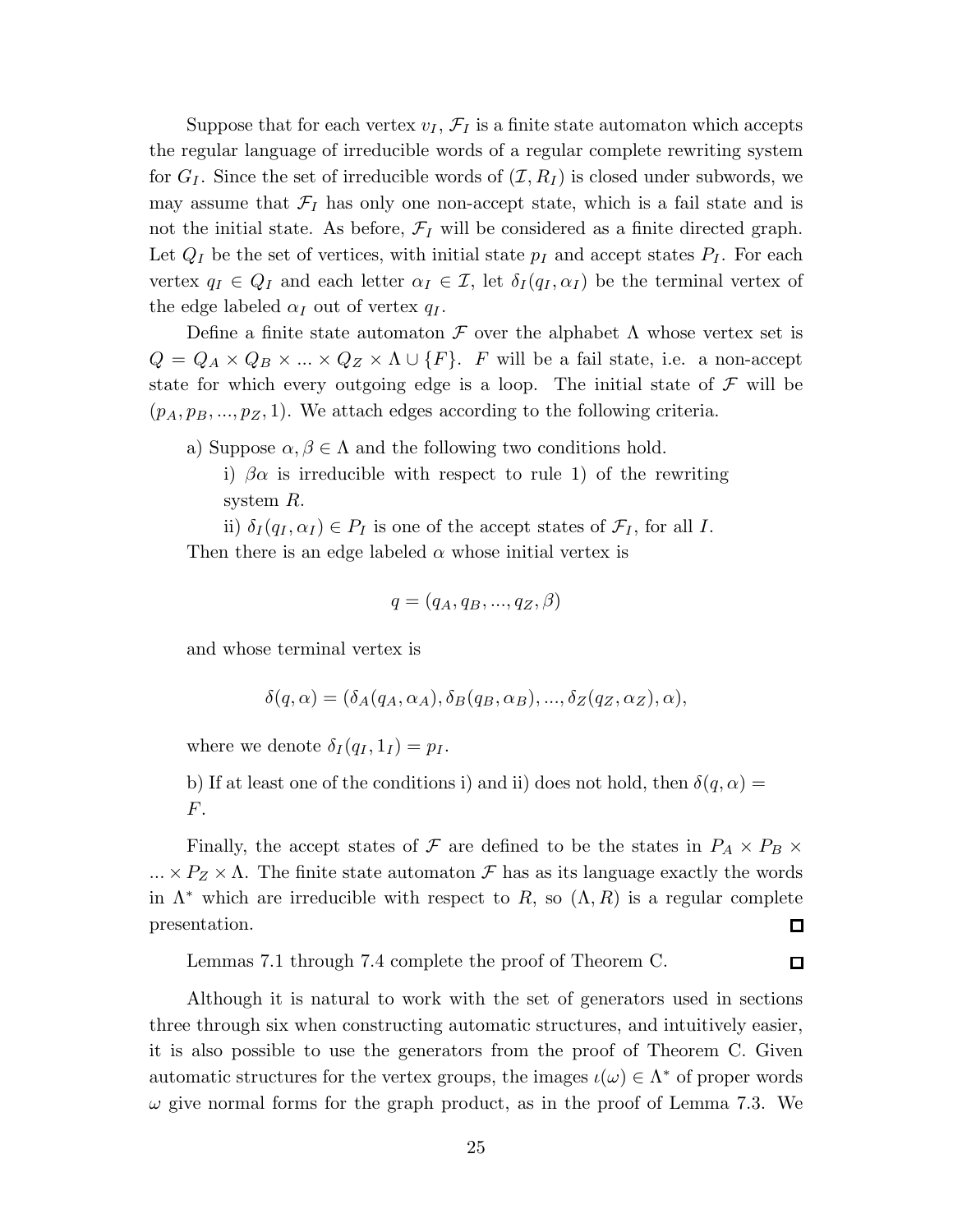will continue to refer to these words as irreducible words, although they may not come from a rewriting system. Lemma 7.4 shows that these irreducible words give a regular language of normal forms.

In order to outline the proof that the combing defined by the irreducible words is bounded, the path of an irreducible word  $\alpha_1...\alpha_n$  must be compared to the path of the irreducible word for the element  $\alpha_1...\alpha_n\beta$ , where  $\beta \in \Lambda$ . We can first first reduce to the case in which  $\beta = (1_A, ..., \beta_I, ..., 1_Z)$  has only one nontrivial component; if in this case the two paths must stay within a bounded distance  $B_I$ , then in the general case they must stay within  $B_A + ... + B_Z$ . In order to find the normal form for  $\alpha_1...\alpha_n\beta$  in this special case, the component  $\beta_I$  must be moved left as far as possible, as with rule 1) of the rewriting system in Theorem C, giving a new path which stays within a distance one of  $\alpha_1...\alpha_n$ . Finally, a word in the I component may have to be replaced by a normal form. If the width function for the automatic structure on the vertex group  $G_I$  is bounded by a constant  $C_I$ , then the normal form for  $\alpha_1...\alpha_n\beta$  must stay within a distance  $B_I = 1 + C_I$  of  $\alpha_1...\alpha_n$ . So the irreducible words also define a bounded combing, and an automatic structure for the graph product.

#### **ACKNOWLEDGEMENTS**

We thank Gary Gordon for creating the computer drawn figures used in this manuscript.

#### **REFERENCES**

- 1. J. M. Alonso, Combings of groups, in "Algorithms and Classification in Combinatorial Group Theory," G. Baumslag and C. F. Miller III, eds., MSRI Publications 23, Springer, New York, 1992, 165-178.
- 2. J. M. ALONSO AND M. R. BRIDSON, Semihyperbolic groups, to appear, Proc. London Math. Soc.
- 3. G. Baumslag, S. M. Gersten, M. Shapiro, and H. Short, Automatic groups and amalgams, *J. Pure Appl. Algebra*. **76** (1991) 229-316.
- 4. R. V. BOOK AND H.-N. LIU, Word problems and rewriting in a free partially commutative monoid, *Inf. Proc. Letters*  $26$  (1987/88) 29-33.
- 5. M. R. BRIDSON, On the geometry of normal forms in discrete groups, to appear, Proc. London Math. Soc.
- 6. B. BRINK AND R. HOWLETT, A finiteness property of Coxeter groups, Math. Ann. 296 (1993) 179-190.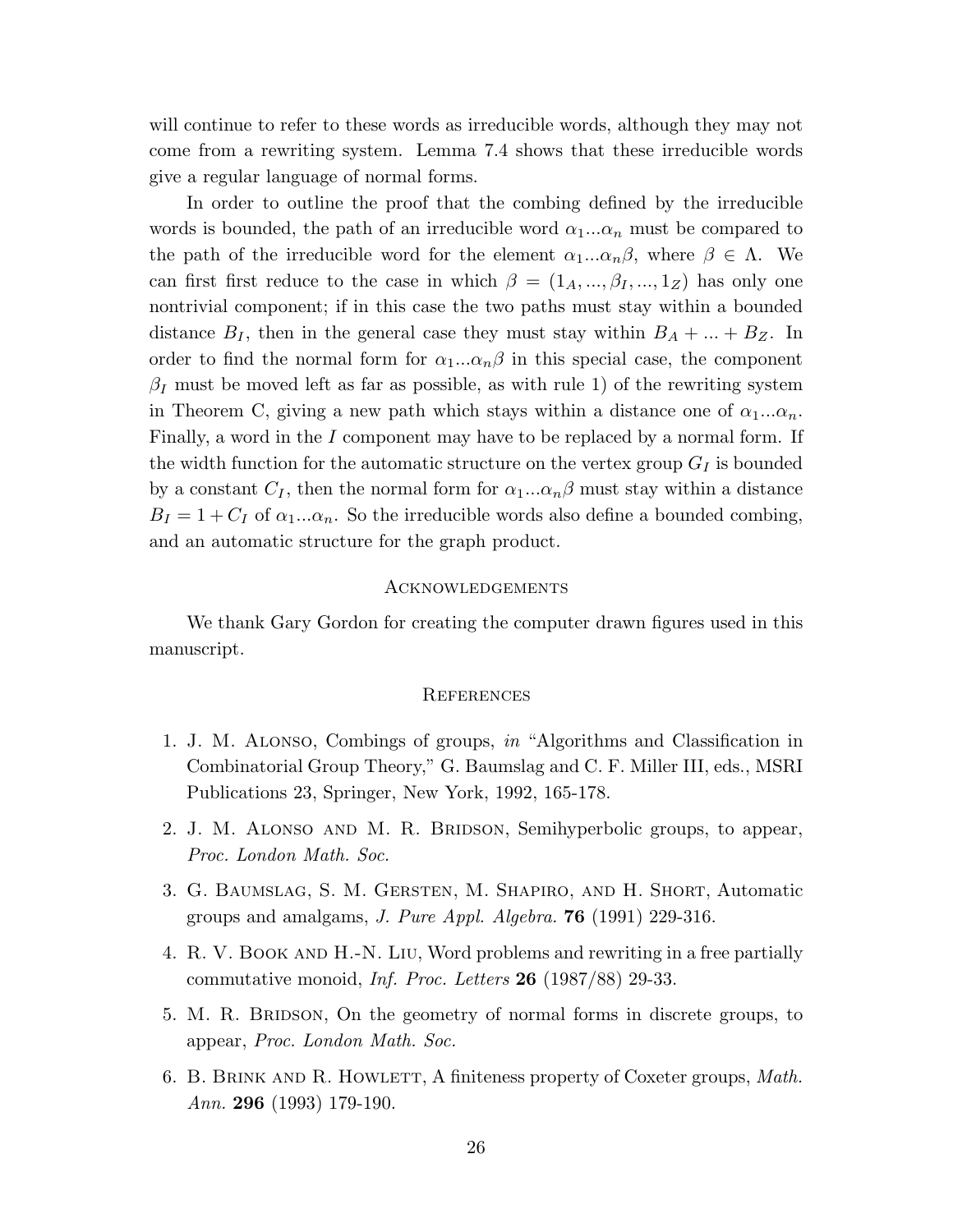- 7. R. M. CHARNEY, Artin groups of finite type are biautomatic, *Math. Ann.* 292 (1992), 671-683.
- 8. I. M. Chiswell, Right-angled Coxeter groups, in "Low Dimensional Topology and Kleinian Groups," D. B. A. Epstein ed., London Math. Soc. Lecture Note Series 112, Cambridge University Press, Cambridge, 1986, 297-304.
- 9. I. M. Chiswell, The Euler characteristic of graph products of Coxeter groups, in "Discrete Groups and Geometry," W. J. Harvey and C. Machachlan, eds., London Math. Soc. Lecture Note Series 173, Cambridge University Press, Cambridge, 1992, 36-46.
- 10. I. M. Chiswell, The growth series of a graph product, preprint, Queen Mary and Westfield College, 1992.
- 11. V. Diekert, On Knuth-Bendix completion for concurrent processes, Theoret. Comput. Sci. 66 (1989), 117-136.
- 12. C. G. Droms, Graph groups, coherence, and three-manifolds, J. Algebra 102 (1987), 484-489.
- 13. C. G. Droms, Subgroups of graph groups, J. Algebra 110 (1987), 519-522.
- 14. D. B. A. Epstein, J. W. Cannon, D. F. Holt, S. V. F. Levy, M. S. Patterson, and W. P. Thurston, "Word Processing in Groups," Jones and Bartlett, Boston, 1992.
- 15. E. R. Green, Graph products of groups, Thesis, The University of Leeds, (1990).
- 16. M. Gromov, Hyperbolic groups, in "Essays in Group Theory" (S. M. Gersten, ed.), MSRI Publications 8, Springer, New York, 1987, 75-264.
- 17. M. Gromov, Asymptotic invariants of infinite groups, to appear in "Proceedings of Conference on Geometric Group Theory at the Isle of Thorns, July 1991," Cambridge University Press, Cambridge.
- 18. S. M. Hermiller, Rewriting systems for Coxeter groups, to appear, J. Pure Appl. Algebra.
- 19. M. Jantzen, "Confluent String Rewriting," EACTS monographs on Theoretical Computer Science 14, Springer, Berlin, 1988.
- 20. D. Kapur and H. Zhang, An overview of Rewrite Rule Laboratory (RRL), in "Rewriting Techniques and Applications" (N. Dershowitz, ed.), Lecture Notes in Computer Science 355, Springer, Berlin, 1989, 559-563.